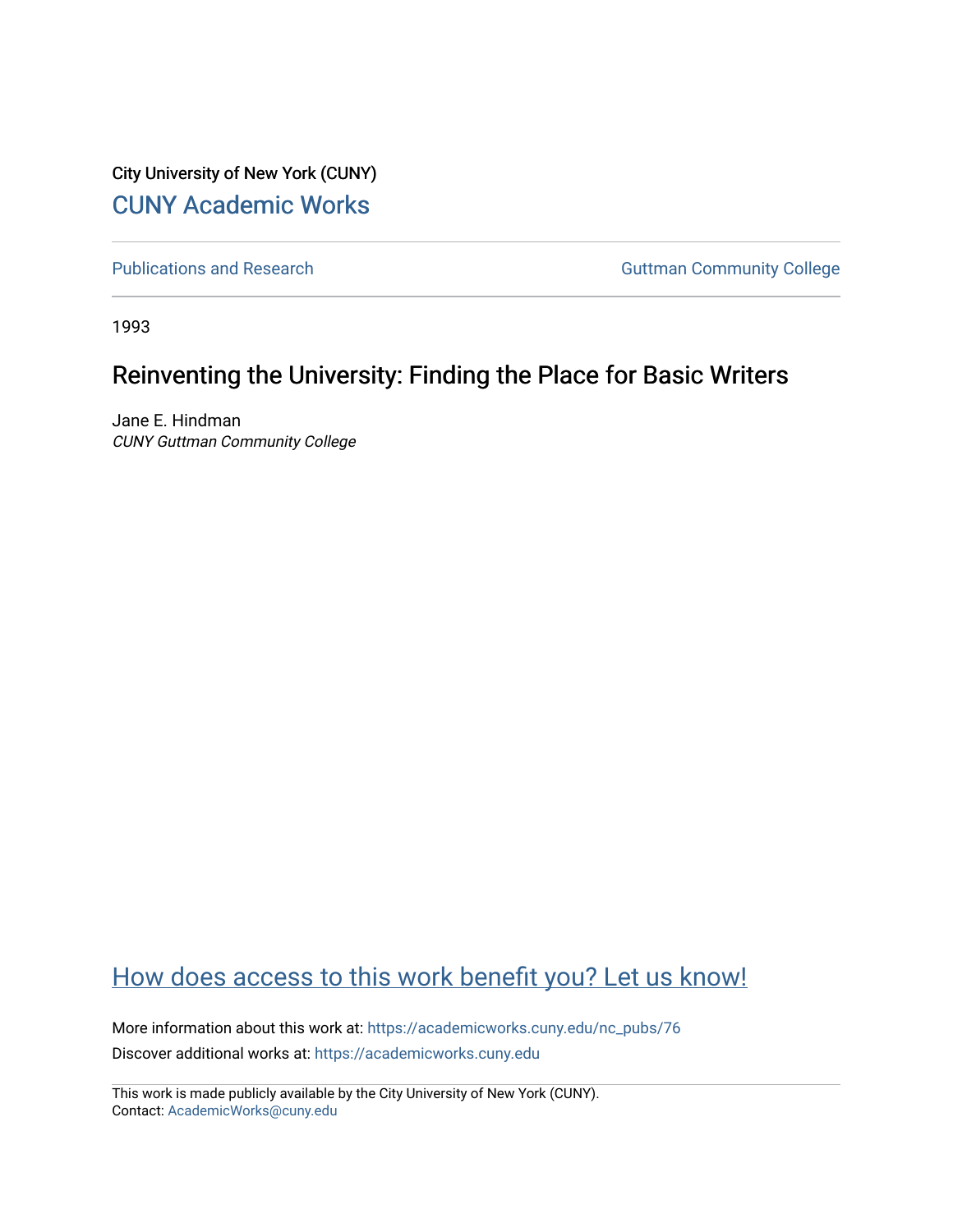## **Jane E. Hindman**

# REINVENTING THE **UNIVERSITY: FINDING** THE PLACE **FOR BASIC WRITERS**

ABSTRACT: *A poststructuralist critique of basic writing placement and pedagogy, this paper argues that our notions of good writing (i.e., the criteria by which we as English professors and compositionists authorize and "place" students) come not from some general or transcendent standards, but rather from the practices by which we self-authorize within our own discourse community. Using Bartholomae and Petrosky's curriculum presented in* Facts, Artifacts, Counterfacts *as a point of departure, I propose a language-centered curriculum which uses discourse itself as the subject of the semester-Jong project wherein students eventually learn to critique our practices and create their own discourse communities. This modification, the author argues, comes closer to empowering students to be the agents of their own authorization and placement at the academy.* 

In transition from one theory to the next, words change their meanings or conditions of applicabilities in subtle ways ... the ways in which some of them attach to nature has somehow changed. Successive theories are thus, we say, incommensurable. (Kuhn 338)

Thomas Kuhn's reflection on the ways paradigm shifts change the meanings of terms foregrounds what I see as a shift in David Bartholomae's use of the term "marginal." This change in meaning supplies the point of departure for my argument.<sup>1</sup> My preliminary examination of "Inventing the University" and "Writing on the

*©Journal of Basic Writing,* Vol. 12, No. 2, 1993

*Jane E. Hindman* is *a doctoral student in the Rhetoric, Composition, and Teaching of English Program at the University of Arizona. In addition to her work with basic writers, she* is *interested in African American quiltmaking, especially as a metaphor for the aesthetic and technique in the fiction of African American women writers and as a site of verbal art as performance among quiltmakers.*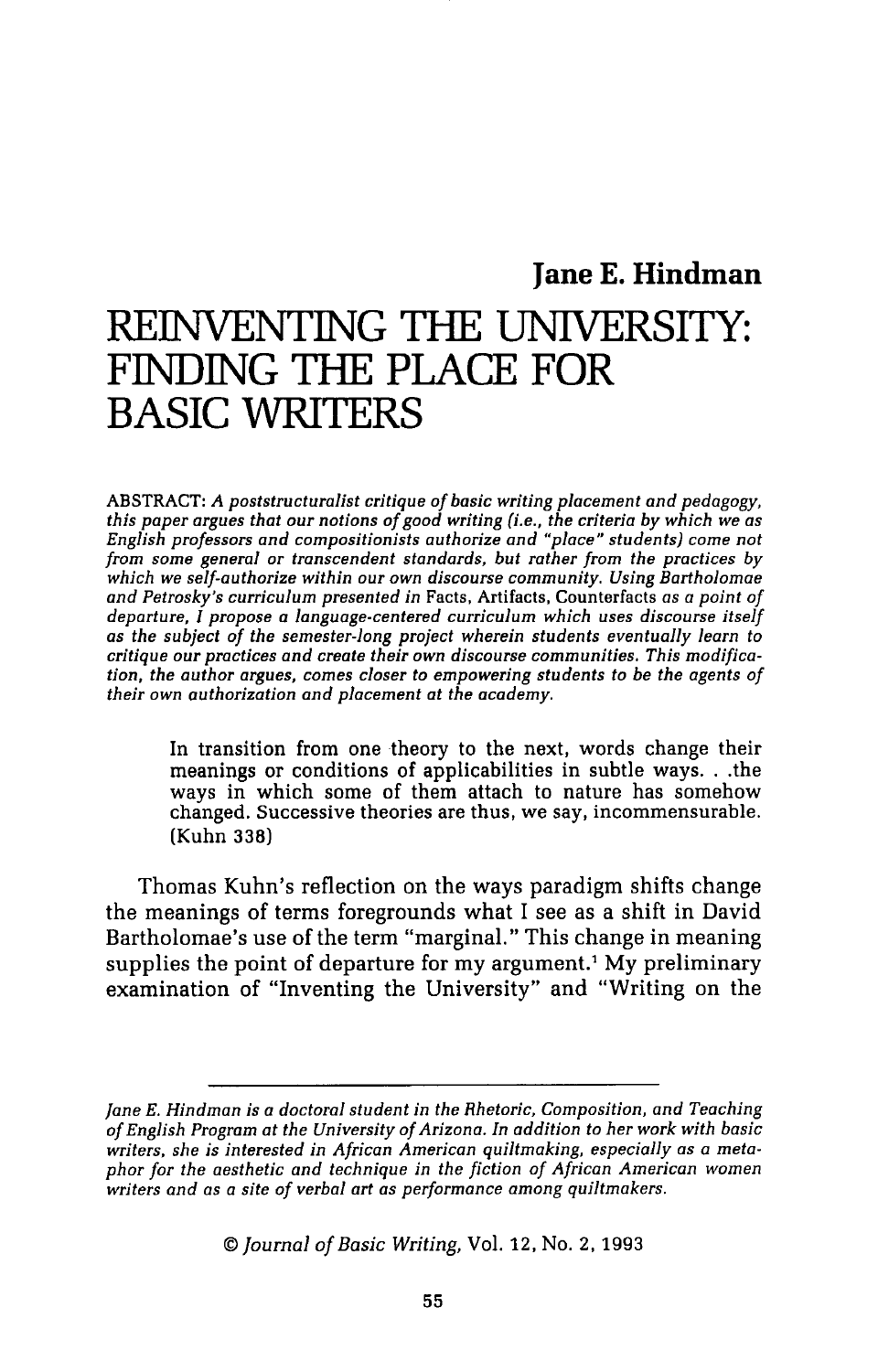Margins" will contextualize Bartholomae's use of this term and my critique of his and Petrosky's *Facts, Counter/acts, Artifacts*  will illuminate how that shift affects the usefulness of their curriculum. I argue that, because it does not provide basic writers with the means for the agency or critical consciousness necessary to situating themselves on the margins of a language practice, *Facts* cannot make good on its promise to teach basic writers to seek out the margins of the language and methods of the university. In Section Two of this essay, I outline an alternative to *Facts*  that will facilitate the necessary agency and awareness essential to basic writers' situating themselves in the language and practice of the university.

However, my purpose here is not simply to critique but also to expand on Bartholomae and Petrosky's notions of what goals and needs should drive basic writing curricula, to ask some very important questions about what constitutes authority in the university. Accordingly, in Section Three of this article I consider how, as professors of English-by which I mean anyone whose work it is to profess English, to carry on the academic labor of the discipline-we practice a discourse and discipline that function to conceal the ways by which we earn authority at the university. Consideration of how a basic writer can authorize herself or himself at the university and earn a place therein provides, at best, persuasive evidence of the effectiveness of my proposed revision to *Facts* and, at least, suggestions for new ways in which to conceive of and practice composition and basic writing pedagogy.

#### **I. Ludie or Ghettoized: Which Margin Is Whose?**

In his 1985 article, "Inventing the University," Bartholomae classifies basic writers as "marginalized," students who are on the outside of the university because they do not yet know how to appropriate academic discourse. However, their "mainstream counterparts," the ones whose writing earns them unrestrained access to the academic community, are able to enter into the discourse by "placing [themselves] in the context of what has been said and what might be said" (152).

It is very hard for them to take on the role—the voice, the persona-of an authority whose authority is rooted in scholarship, analysis, or research. They slip, then, into a more immediately available and realizable voice of authority, the voice of a teacher giving a lesson or the voice of a parent lecturing. . . . They offer advice or homilies rather than "academic" conclusions. (136,137)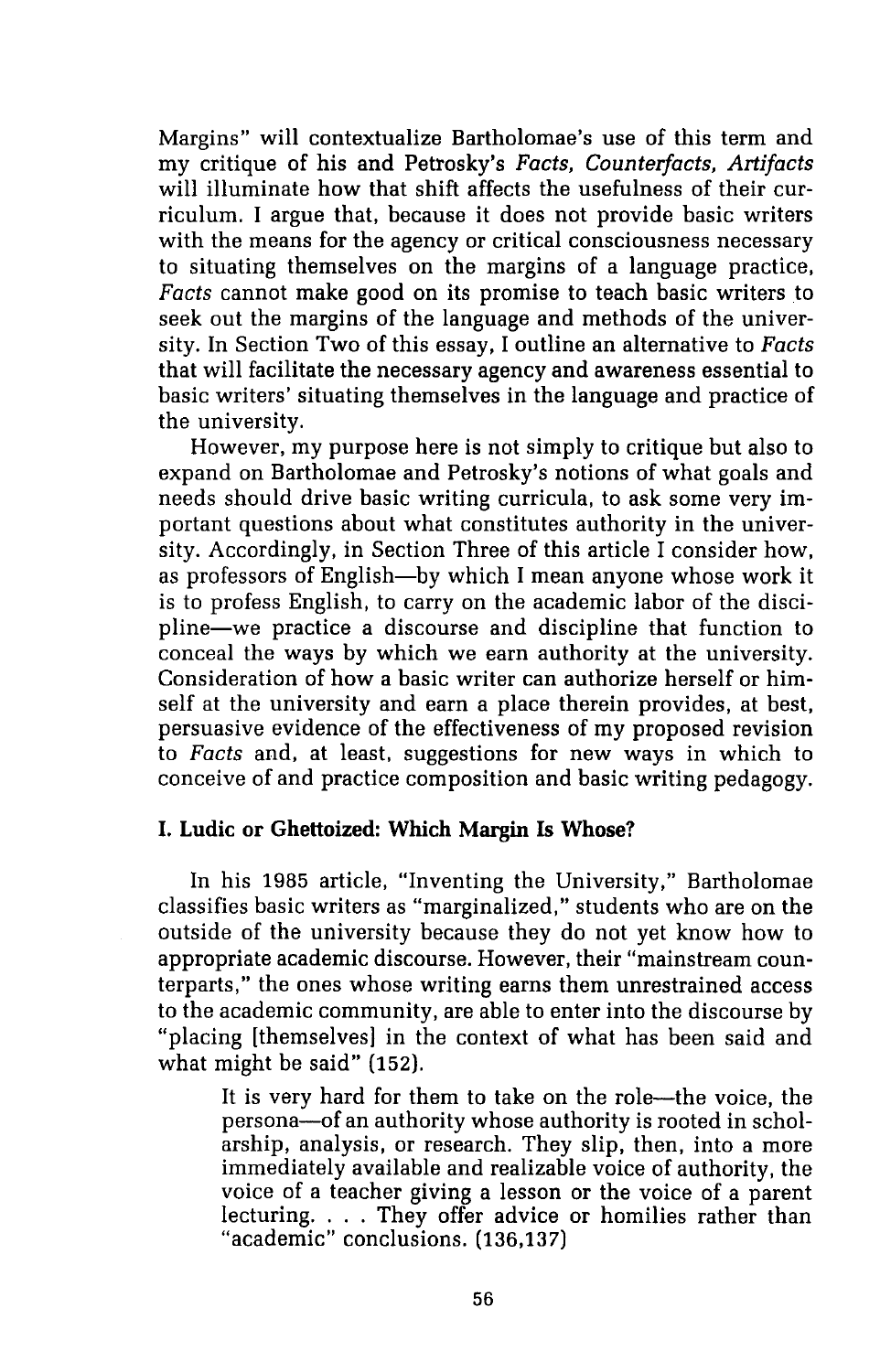Because "the university ... is the place where 'common' wisdom is only of negative values—it is something to work against" (156). basic writers must learn how to set themselves against the commonplace, learn how to invent the university for themselves so that they can move from their marginalized, excluded positions on the outside of the work of the academy to the inside.

Bartholomae's 1987 article, "Writing on the Margins: The Concept of Literacy in Higher Education," also considers what it means to be writing on the "margins" and how teachers decide what kind of writing is considered "outside" of the writing accepted at a university. Here, Bartholomae pays particular attention to those borderline cases "that put pressure on what we take to be correct . . . that call into question our assumptions about orderly presentation, standards of copy editing, and the stability of conventional habits of thinking" (68). In reviewing the many sample placement exam essays that are included in his essay, Bartholomae demonstrates that the more clearly marked basic writers' essays are the ones in which we "don't see ourselves in what they [the student writers] do" (69). He explains that "the difference between the top and bottom rank is marked by the ease with which a student (in 15 minutes) could place himself within a conventional discourse" (75). As he did in "Inventing," Bartholomae again defines the problem of the basic writer as a problem of place, of "moving into and appropriating the specialized discourse of a privileged community ... a community with its peculiar gestures of authority, its key terms and figures, its interpretive schemes" (69). Securing a place for themselves in academic discourse is a strategy that basic writers must adopt if they choose and/or are chosen to remain in the university. As a result:

We [basic writing instructors] must put marginal students immediately within representative academic projects (in courses like the seminars we offer to advanced students) so that we can see (and they can see) the position of their writing within the context of those varieties of writing that enable the work of the academy. (70)

Bartholomae and Petrosky do just that in their creation and implementation of a curriculum-described in *Facts, Artifacts, and* Counterfacts-specifically designed to enable basic writing and reading students to authorize and locate themselves in the university.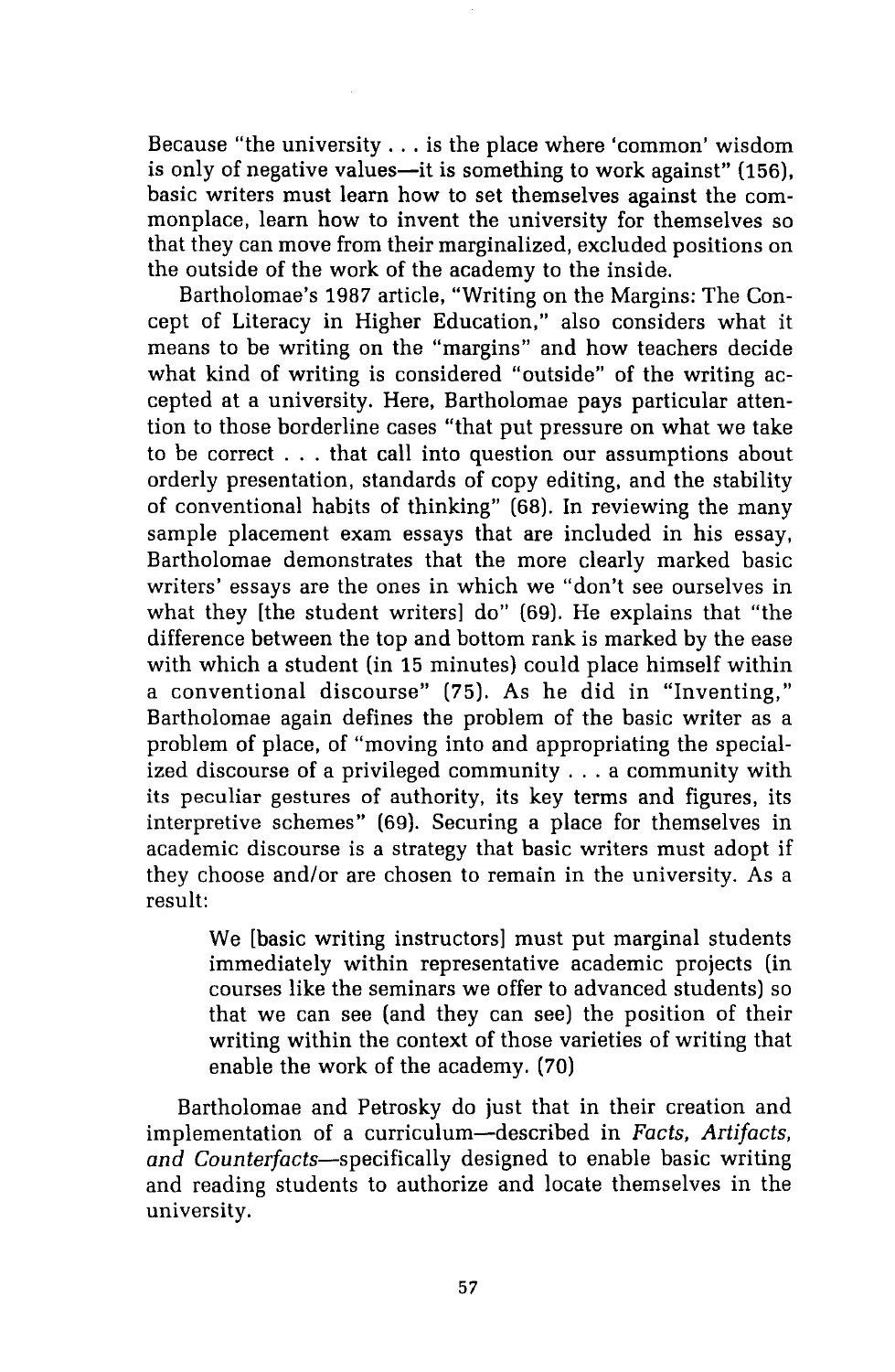The purpose [of the course], then, is to engage students in a process whereby they discover academic discourse from the inside. They have to learn to define a subject ... to assume the burden of developing working concepts and a specialized vocabulary. In this sense, they are given the task of inventing an academic discipline.... They will begin to learn what a subject is—how it is constituted, how it is defended, how it finds its examples, ideas and champions, how it changes and preserves itself. (301)

It is in this essay describing the theory which drives the curriculum presented in *Facts* that we can see the shift in Bartholomae's use of the term "marginal." This shift is crucial because it unwittingly conceals the curriculum's failure to elucidate how a discipline authorizes itself and therefore to facilitate basic writers' gaining the authority their writing lacks. We can easily recognize the transformation in the notion of "marginal" in this specific essay because it occurs within a single concluding paragraph:

The course we've defined above demonstrates our belief that students can learn to transform materials, structures and situations that seem fixed or inevitable, and that in doing so they can move from the margins of the university to establish a place for themselves on the inside. At the end, however, these relationships may remain hesitant and tenuous-partly because they will continue to make more mistakes than their "mainstream" counterparts (although not so dramatically as before), but also because they have learned (and perhaps in a way their "mainstream" counterparts cannot) that successful readers and writers actively seek out the margins and aggressively poise themselves in a hesitant and tenuous relationship to the language and methods of the university. (305)

Initially, this paragraph presents the "margins" as undesirable, a "ghetto" outside of the university where basic writers have involuntarily been placed and from which they need to flee in order to become insiders. At its close, however, the paragraph presents the "margins" as a place to pursue actively because (the implication is) truly successful writers are outsiders who crave the arch self-rule of these margins. Bartholomae and Petrosky claim that their curriculum will teach a basic writer how to choose to be such an outsider because it involves such students in a project that empowers them to earn the position of insider.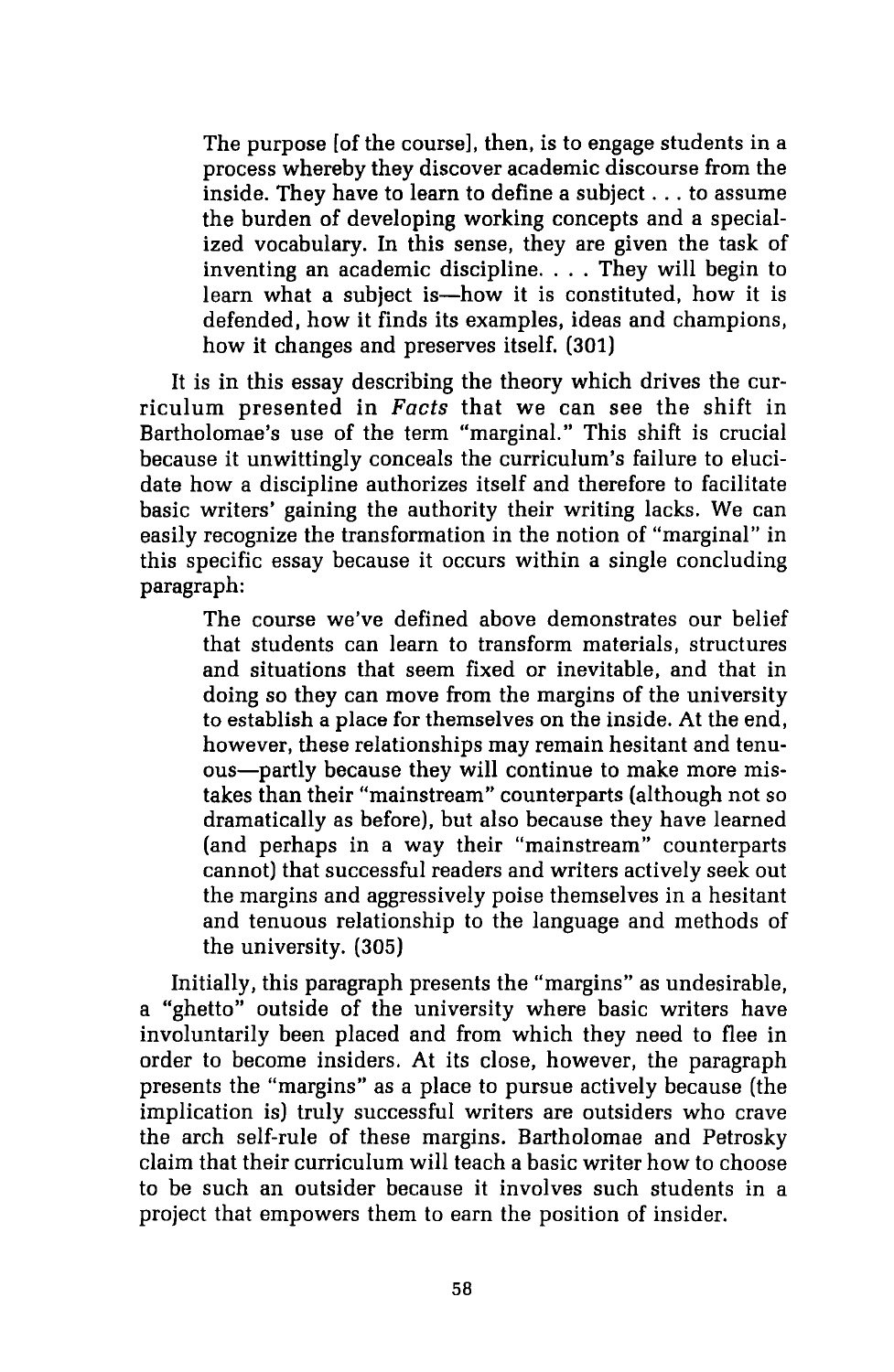Let's scrutinize this claim. Can we accept the assertion that students in this course will come to know an academic subject and its discourse? Students of the course will study and form a theory of "adolescence" or of "work" (the topics for the academic projects that Bartholomae and Petrosky suggest). Thus, they will experience the problematization of their own existential situations that Freire sees as essential to the adult literacy process; likewise, they will learn that an essential practice of the university, of a discipline, is to make general commonplace, "fixed," knowledge look like naive assumptions. Thus, Bartholomae and Petrosky's promise that their course will empower students to locate and authorize themselves on the inside of the university is a claim more than justified.

However, I see no evidence for fulfillment of the promise that the curriculum will enable students to seek out the margins of the methods of the university. Yet, actively seeking those oppositional margins and aggressively poising themselves in a tenuous relationship to the university is what Bartholomae and Petrosky say successful writers must do. How empowering can their curriculum be if it does not enable *that* movement, that shift from center to margins?

I would argue that there is another kind of "enabling" going on, an enabling of the status quo within our own discipline (professing English) that disables the voluntary move to the margins that Bartholomae and Petrosky propose. We professors of English-by which I mean not simply basic writing instructors or even composition teachers but all those who practice the discipline of English-are probably not wittingly disabling anyone. On the contrary, we all—like most enablers—have only the best of intentions: we only want to empower inexperienced writers who want to learn how to write well. Nonetheless, much of our pedagogy involving these "marginalized" students fails to give real power or place or freedom to them because it does not elucidate the source of English professors' authority within the discipline; our pedagogy does not contextualize our own writing within the academy. Thus it is the politics, not the intention, of our methods, that are disabling.

Consider how Freire elaborates on his evaluations of the imitative, mechanical, decontextualized literacy pedagogies that Bartholomae and Petrosky's curriculum strives to supplant. Notice too how Freire employs the term "marginal," how he distinguishes between the "involuntarily excluded" aspect of the term and the "voluntarily refusing to be implicated" coinage: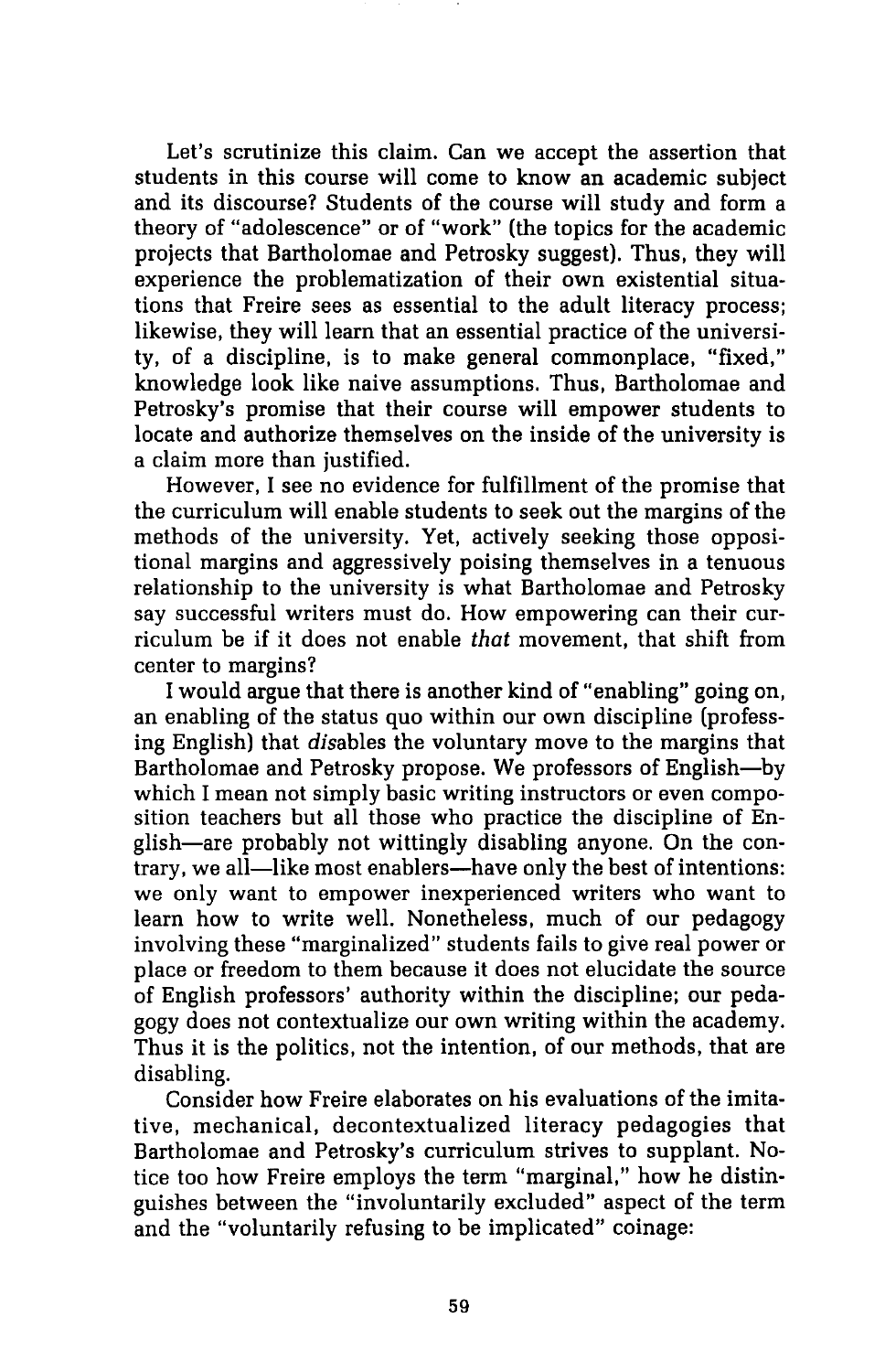... the a-structural perception of illiteracy revealed in these texts exposes the other false view of illiterates as marginal men. Those who consider them marginal must, nevertheless, recognize the existence of a reality to which they are marginal. . . . But being "outside of" or "marginal to" necessarily implies a movement of the one said to be marginal from the center, where he was, to the periphery. This movement, which is an action, presupposes in turn not only an agent but his reasons .... *Who is the author of this movement from the center of the structure to its margin?* Do socalled marginal men, among them the illiterates, make the decision to move out to the periphery? (161, emphasis added)

Bartholomae and Petrosky claim that their curriculum will empower the student to be the author of this movement to the borderlands or "margins" of the language and methods of the university, to make a choice where before no choice was possible. I think not: while such a course may illustrate to students how to transform their own reality in the sense of the facts of the subject-be it adolescence or work-the course does *not* unveil for them the context within which they have been denied a place or authority in the university. In short, the course does not empower the basic writer to identify the authors who have to preventhowever unwittingly—a student's movement from the center to the margins of our own potentially disabling discipline.

If, then, [his] marginality is not by choice, marginal man has been expelled from and kept outside of the social system .... In fact, however, the social structure as a whole does not "expel," nor is marginal man a "being outside of." He is, on the contrary, a "being inside of," within the social structure, and in a dependent relationship to those whom we call falsely autonomous beings, inauthentic beings-for-themselves. These men, illiterate or not, are, in fact, not marginal. ... They are not "beings outside of"; they are "beings for another." (Freire 162)

In other words, basic writers are beings for us as professors of English; the notion of marginal students as "marginal" (involuntarily excluded) is essential to the functioning of our own system; our own autonomy and place are dependent upon someone else's dependence on our authority to assign or deny location.

Bartholomae points to this dysfunction in the educational system (and by implication within our own discipline) when he cites Foucault's "The Discourse of Language":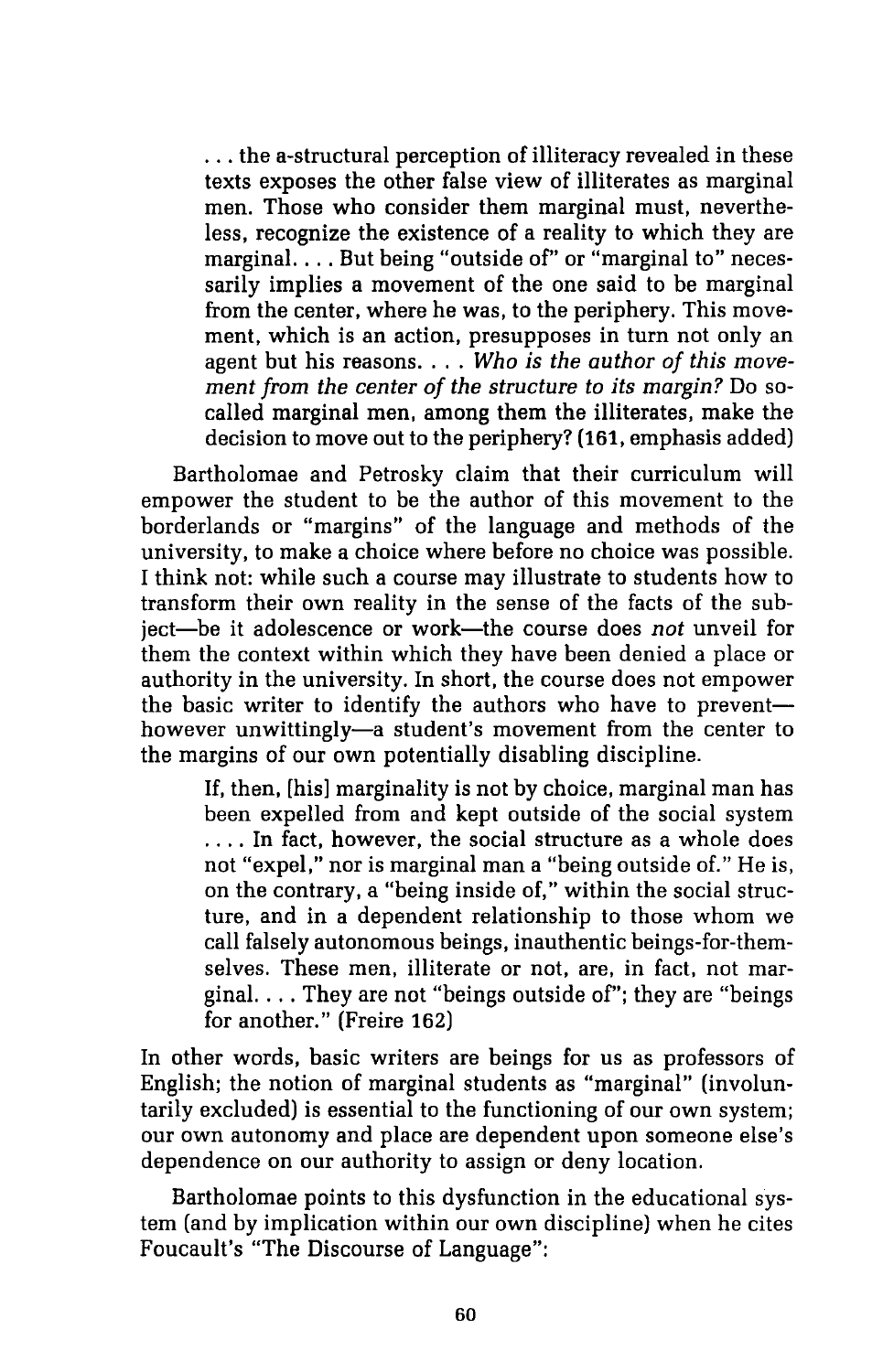In its [the educational system's] distribution, in what it permits and in what it prevents, it follows the well-trodden battle-lines of social conflict. Every educational system is a political means of maintaining or of modifying the appropriation of discourse, with the knowledge and the powers it carries with it. (227)

As Bartholomae explains how the system's function translates into the students' position:

If the university officially places some students on the margins (in remedial writing courses), that *position* is a representation (perhaps in its most dramatic and telling form) of the position of every writer. ("Margins" 70)

Mike Rose argues too that:

The function of labelling certain material remedial [or basic] in higher education is to keep in place the hard fought for, if historically and conceptually problematic and highly fluid, distinction between college and secondary work. "Remedial" gains its meaning, then, in a political more than a pedagogical universe. (349)

It is this political and systemic context driving the labeling and assigning of place to marginalized, basic, remedial students that undermines *Facts.* I find it unlikely that Bartholomae and Petrosky's model curriculum will explicitly provide the agency for basic writers (the students we call "marginalized" in the sense of "excluded" but whose entrapment is at the very center of our system) to move to the real "margins" of academic discourse and university methods, to the borderlands wherein one can resist being implicated in or even subvert the dysfunctional power structure of a system. On the contrary, the course provides students the opportunity to move from the excluded position of the "margins" to the included position at the center. And the subjects which *Facts*  proposes as the focus for students' academic projects do not illuminate the institutional context of the language and methods against which students need to position themselves in order to be successful writers. Inventing the study of adolescence or of work will not facilitate the basic writers' critique of the writing practices which authorized their "mainstream counterparts" and denied them access to "mainstream" writing courses. Such a critique is essential to the voluntary and active search for the margins of any practice or institution. In order to be the agents of their own marginalization, basic writers need to be able to recognize their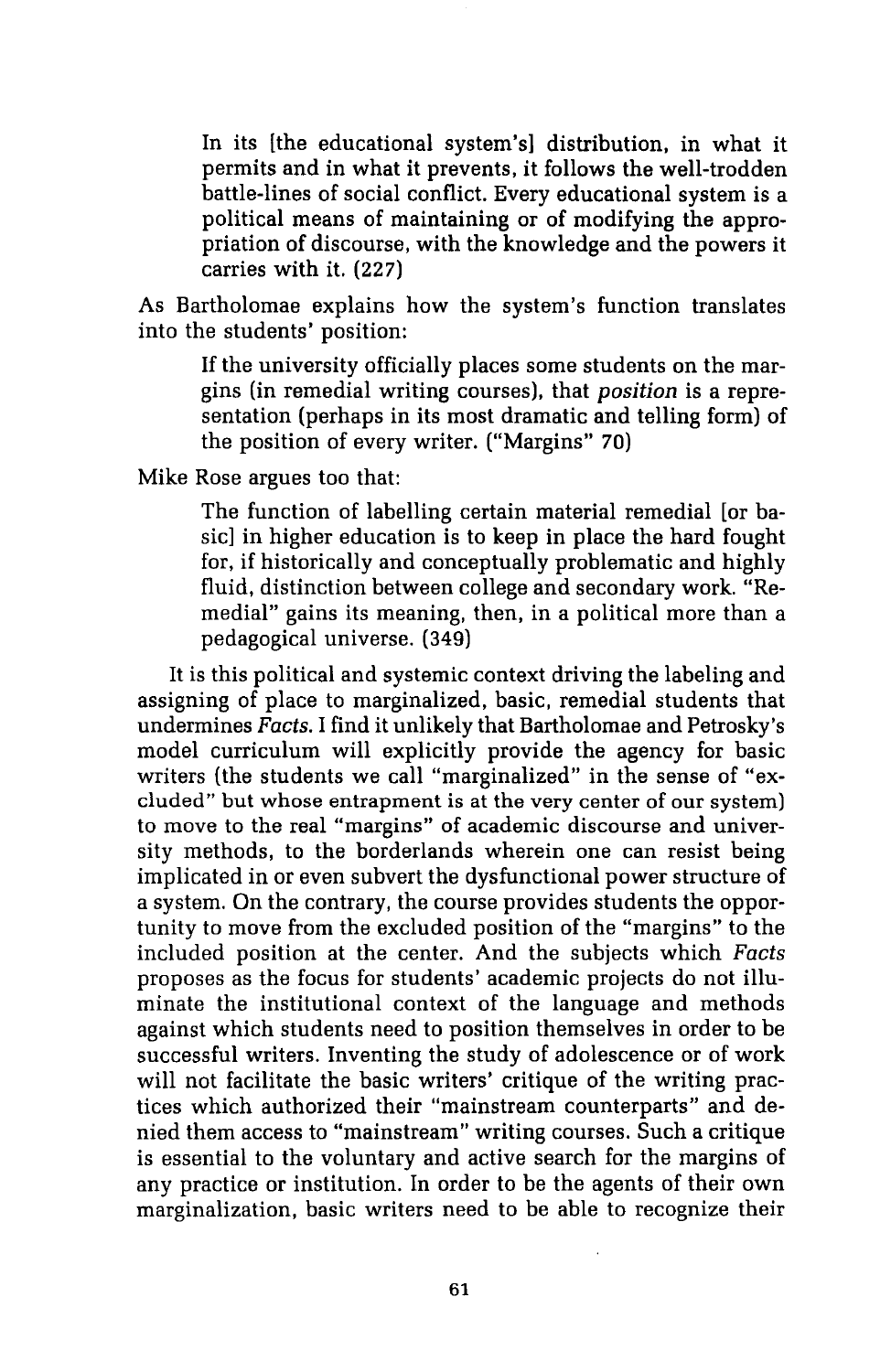position at the center of the system that—in part at least—gains its authority by de-authorizing them.

## **II. Altering the** *Facts*

In its emphasis on semester-long academic projects, Facts provides a crucial point of departure for a basic writing pedagogy because it establishes much of the context that surrounds academic writing. I want to pursue that model a step further and suggest a course whose subject matter is discourse itself, the discourse of the students and of the university. I propose a revised curriculum whose content is language-centered, rather than focused on the topics of adolescence or of work. A language-centered curriculum that, among other things, contextualizes the institutional practices of evaluating and placing writers in the university *will* illuminate for basic writers not only their position as writers in the university, but also the position of nonbasic writers, of honors student writers, and of the evaluators of writing in English courses.

My proposal relies heavily on Facts because-unlike other imitative, decontextualized, atomistic approaches to teaching basic writing-Bartholomae and Petrosky's curriculum acknowledges that for basic writers the problem of writing in the university is the problem of appropriating power and authority through a particular way of writing. Their curriculum also considers—though not to a sufficient extent, I believe-the problem of place, of context, "not only physical space, but historical, social, cultural, and economic realities-i.e., the structural dimensions of reality" (Freire 161). These realities are essential because:

the relationship of the writer to the institutions within which he writes [is] ... central rather than peripheral (a social or political problem external to writing and therefore something to be politely ignored). . . . We cannot assume that we can teach the sentence or the paragraph as though they were context-free (as we do in workbook exercises or in courses that offer a version of writing that has little to do with writing in the academic disciplines). (Bartholomae "Margins" 70)

Though the proposed topic for study is revised, the methods of the course I propose are no different from those described in Facts: beginning from their own personal experiences, students in such a course examine the language used by their families, their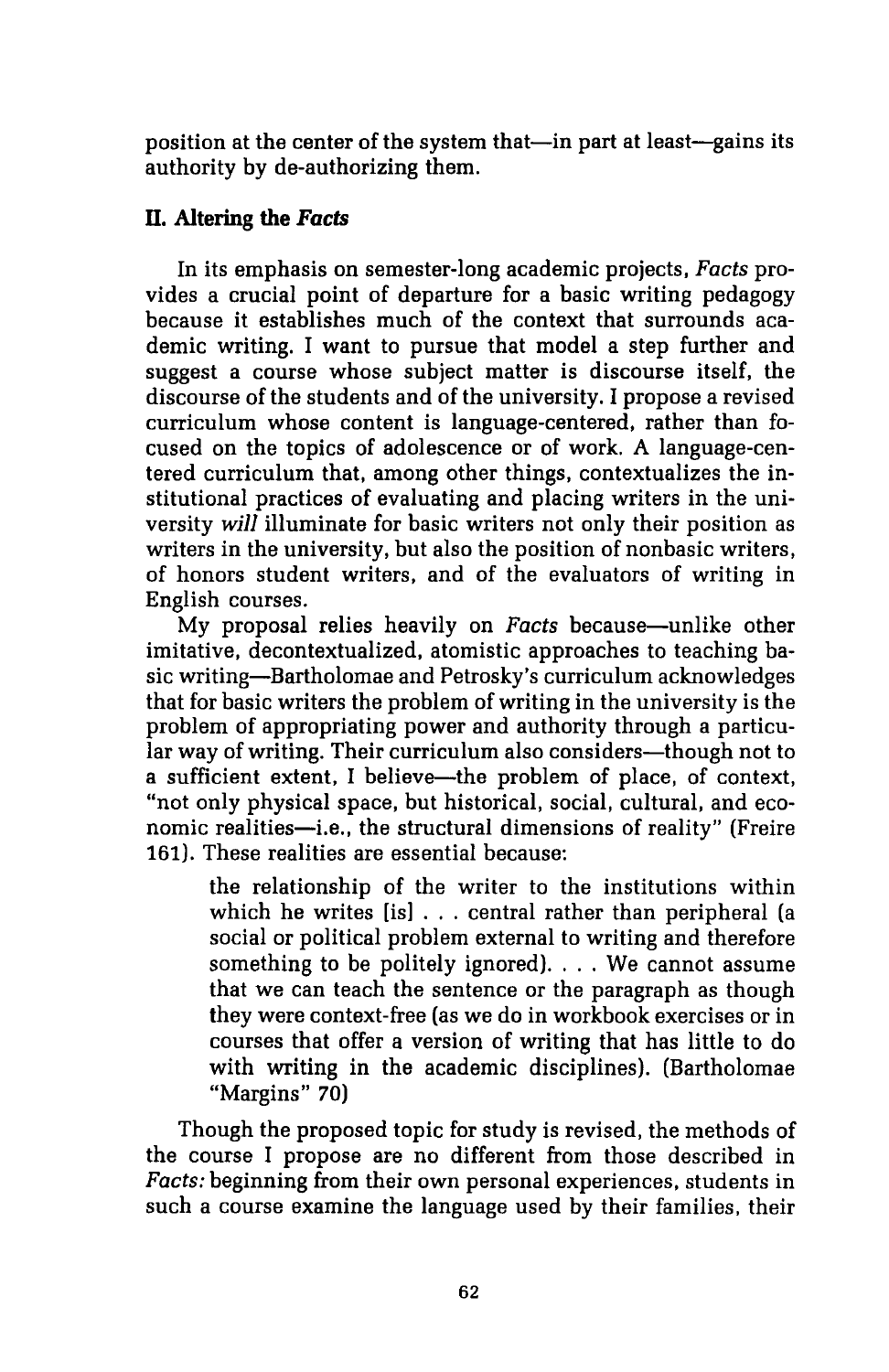peer groups, and/or other subcultures. Their semester-long, seminar project considers such questions as the following: Who is authorized to speak in the discourse of any particular group? How is such authority recognized and practiced? What privileges does the authority provide? How do the dominants of the group protect that privilege? Beginning with their families and peers, students begin by observing and recording some of the language practices of those familiar groups. Drawing from their early writing about their own experiences as "case studies," students then begin constructing theories about the language systems they have examined. Later on in the semester, students observe and record some of the language practices of academic groups and then compare the theories they construct about those practices with the theories of the professionals, that is with *ours.* To facilitate the comparison, students can focus on the language specific to English studies, in particular all aspects of the English placement exam settings that result in assigning students to basic writing courses.

Study of this aspect of English practice proves particularly illuminating because this context is a site wherein professors of English calibrate their notions of "good writing." At the institution where I profess English, for example, all graduate teaching assistants and associates—the imminent generation of instructors of upper division literature, creative writing, second language acquisition, rhetoric and composition classes, and the current generation of instructors of first-year composition courses-are required to participate in the training sessions for the holistic grading of Freshmen Placement Exams (FPEs). In addition, a more concise version of this training precedes every grading session of FPEs. The purpose of the session is to align the instructors' notions of "unsatisfactory," "average," and "sophisticated" college level writing-as well as the corresponding assignations to basic, mainstream, or honors composition courses—with those existent in the discipline. In this context an essential legacy of English professors is passed on: here is tangibly identified that which constitutes the boundaries of authority in our discipline; herein are we professors of English implicated by and in our own practice.

These features are precisely those that make this context one most fruitful for basic writers to examine and critique. The purpose of their study is not to "pass" placement exams: in most institutions, such as the one where I teach, students in a basic writing course will already have "flunked" the exam in the sense that they have been placed in a course that isolates them from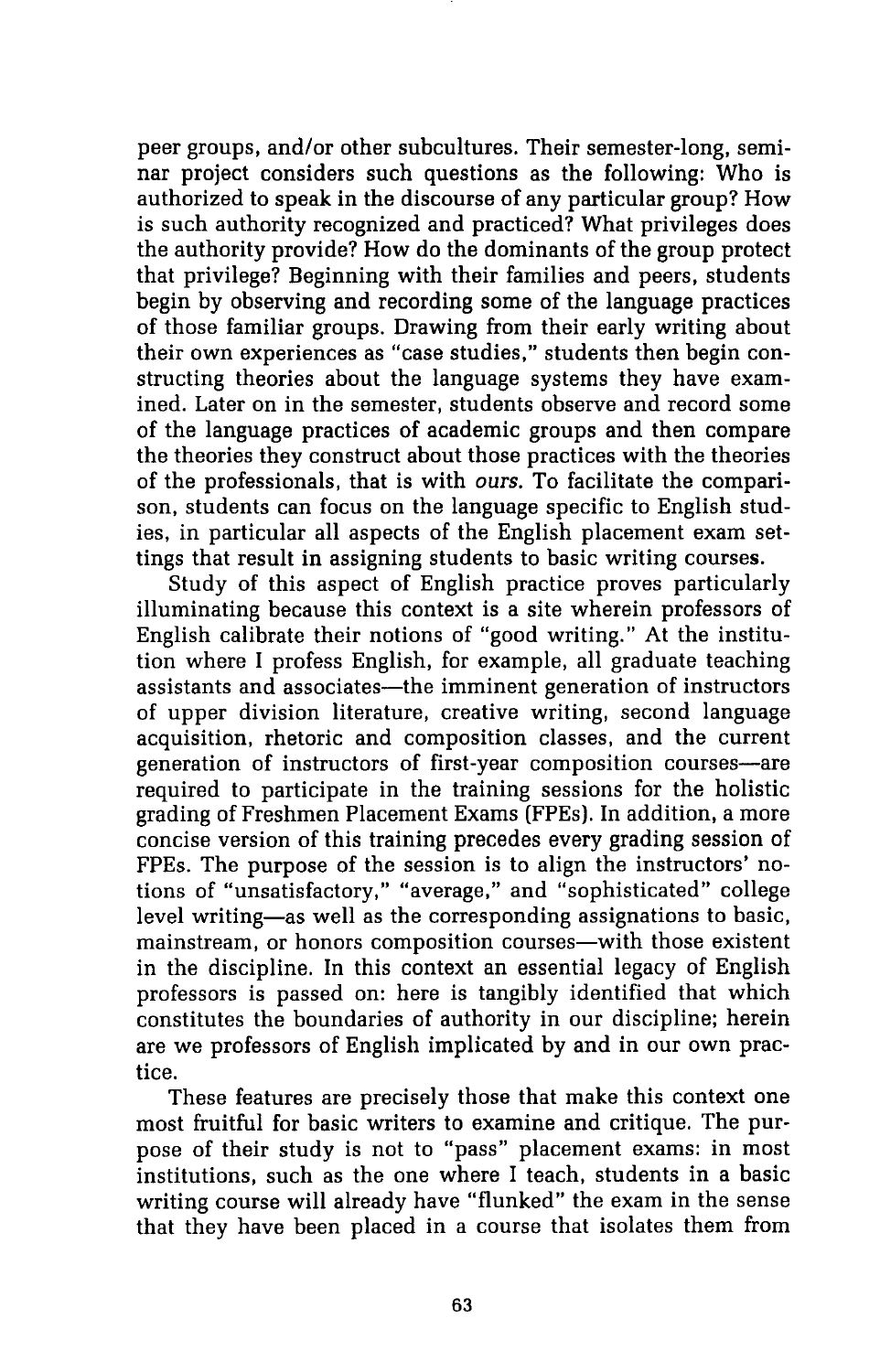"their mainstream counterparts." Rather, their concentration on this context of composition instructors' discursive practices is intended not only to make explicit to students what those instructors see as "good" writing, but also to provide the opportunity for students to analyze and critique the language system valued in composition courses and (presumably) throughout the academy. In other words, after seeking out the materials necessary to observing our placement exam expertise (e.g., audio tapes of holistic training sessions, a large sampling of student exams and the scores they earned, interviews with graders), students can compare their theories about discourse and authority in the university with those of the specialists, that is, with the professors of English, those whose self-authorization put the students in the basic writing courses in the first place.

Such a curriculum, I believe, enables students to examine the ways in which authority is meted out in any language system. This study problematizes the existential situation of language use itself, especially as that use occurs at the university. It illuminates (or at least makes possible the illumination of) what Peter Elbow describes as

the very thing that is attractive and appealing about academic discourse [but that also] is inherently problematic and perplexing. It tries to peel away from messages the evidence of how those messages are situated at the center of personal, political, or cultural interest; its conventions tend toward the sound ofreasonable, disinterested, perhaps even objective (shall I say it?) men. (141)

Unlike Elbow, who wants to "argue for one *kind* of nonacademic discourse ... [a kind] that tries to render experience rather than explain it" (136), I want to argue not necessarily for a particular kind of discourse but for a curriculum that will reveal the evidence of how the messages of academic discourse *and our practice of evaluating them* are situated. Like Elbow, I'm arguing that "we need to take a larger view of human discourse" (137) into our classrooms; I disagree, however, that merely providing a place for basic writing students to find and express their authentic voices will elucidate this larger view. Such a discovery, I think, certainly would not hurt, notwithstanding Bartholomae's objections that "it is wrong to teach late-adolescents that writing is an expression of individual thoughts and feelings." ("Reply" 128). To teach students *only* that writing is a form of personal expression does seem wrong: I concur with Bartholomae that such myopia renders students "powerless, at least to the degree that it makes them blind to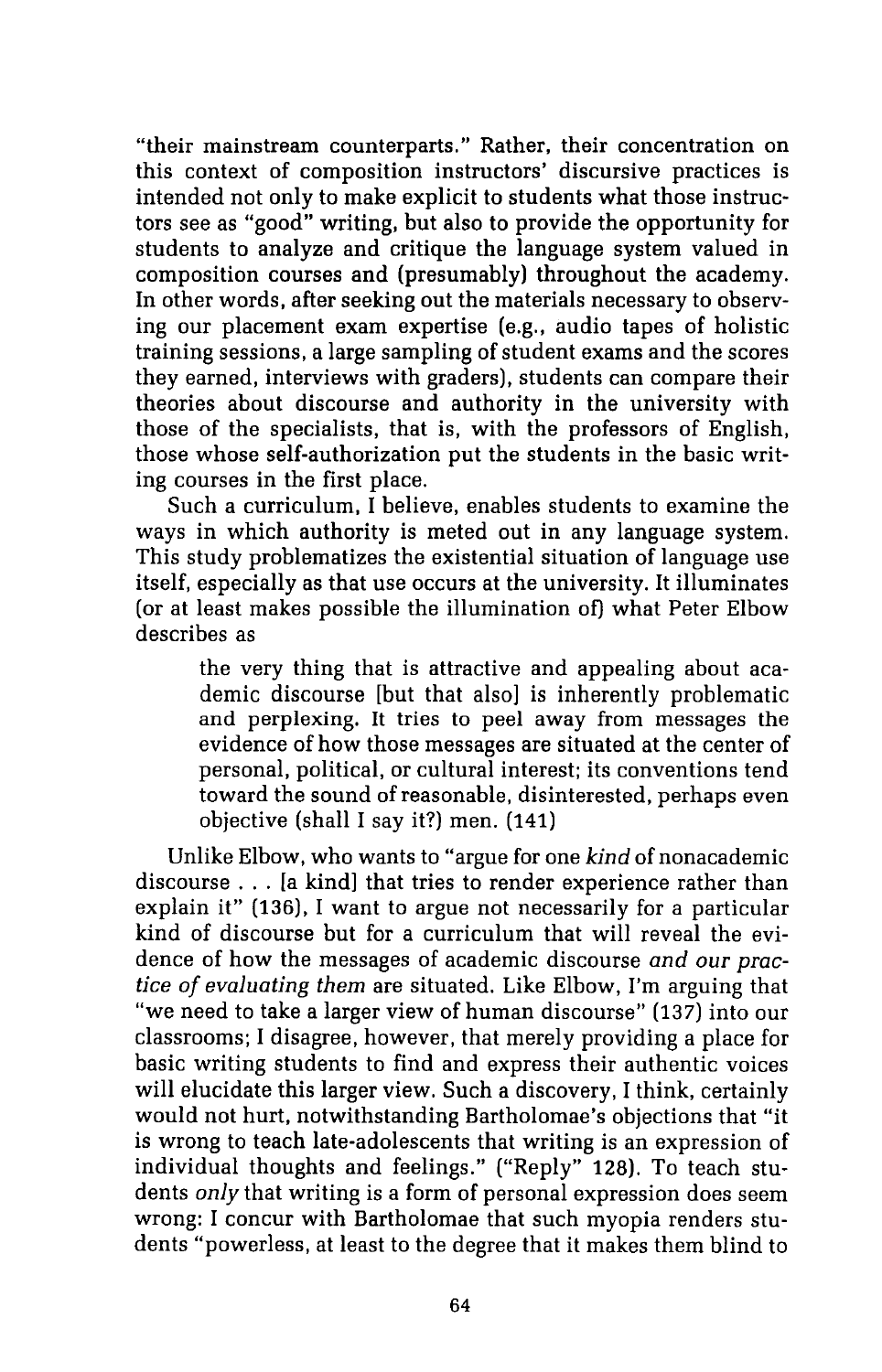tradition, power and authority as they are present in language and culture" (128-29).

An empowering basic writing pedagogy, then, should provide a space where students can not only express individual thoughts and feelings but also uncover the hidden positionality of academic discourse; it should reveal what's at stake for English teachers in the practice of teaching English, how their self-authorization is essential to their definition of "good" writing in the academy. What better way to promote self-reflexivity and linguistic awareness in students, to "relate *speaking the word* to *transforming reality"* (Freire 164)? Through such a pedagogy, students may develop the critical consciousness necessary to being the authors of their own movement *from* a dependent, uninformed, "marginalized" position at the center of an obscure, enigmatic system *to* an autonomous position on the "margins," that place where successful writers "aggressively poise themselves in a hesitant and tenuous relationship to the language and methods of the university." They will certainly become situated such that they can begin to see how successful writers'—indeed, even teachers'-authority is of their own construction, a construction that has often kept basic writers at the mercy of a disabling system. In this case, then, it may be our basic writing students who develop the ability to move to the outside of, to deconstruct the notion of place and authority as it relates to professing English.

### III. [Mis]Recognizing Good Writing

It remains to be seen whether a curriculum such as this one will actually work. And even though my primary purpose in this essay is not to argue for this specific curriculum, I do believe that this model, or one similar to it, needs to be realized, tested, and probably further revised. What I am primarily concerned with here is carrying on the work that Bartholomae and Petrosky began when they revolutionized the way we think about the goals and needs that should drive a basic writing curriculum.

In order to instigate this project (and by extension, to ascertain the feasibility of my own curriculum proposal), I want to consider at some length how existing practices of professors of English might delimit basic writers. Thus, in this section of the essay, I want to look more carefully at what it is that we do when we profess English in general and-more specifically-when we teach composition courses. I want to get as much distance as possible from, in order to examine the system of, the norms and beliefs that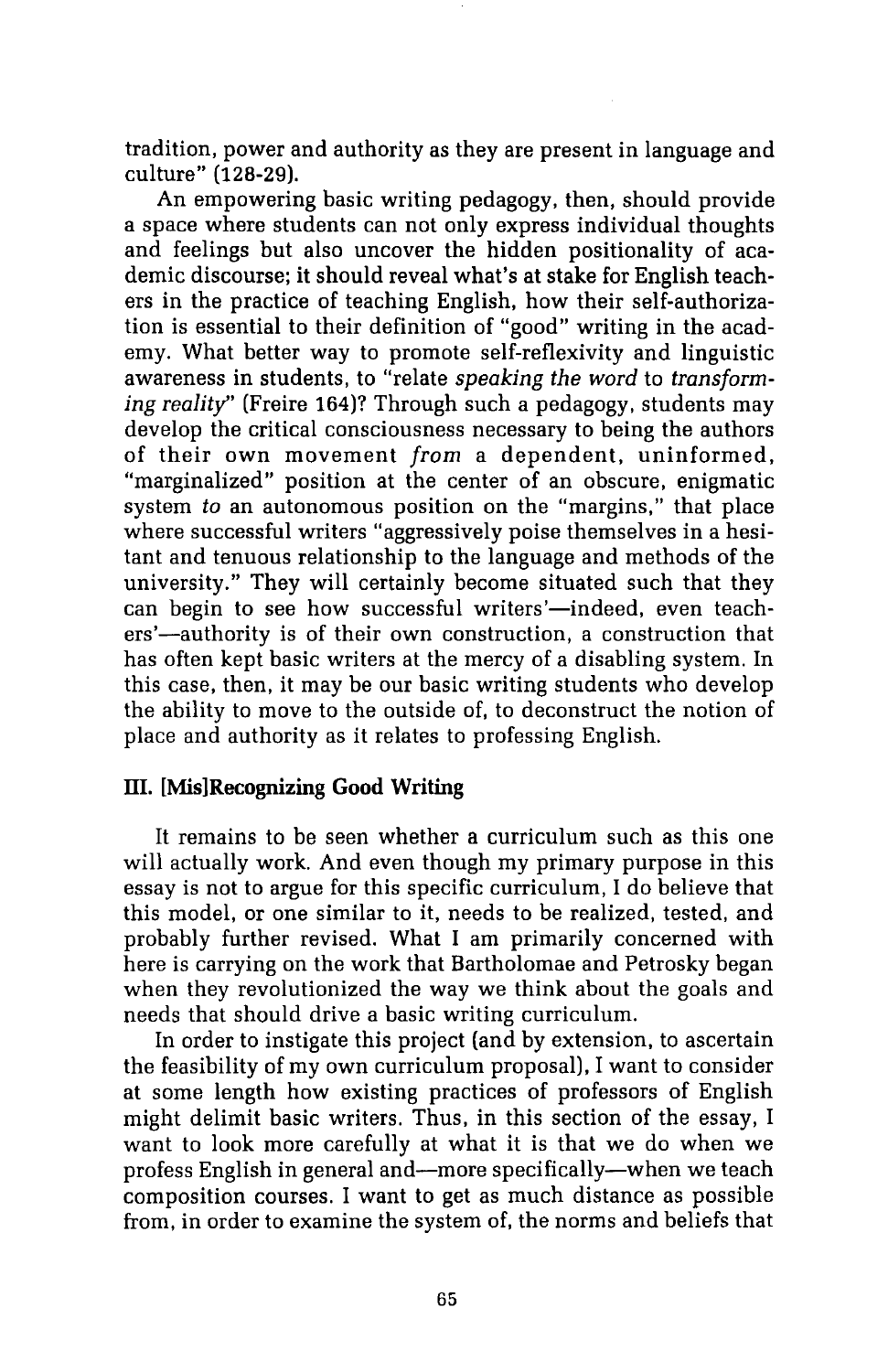drive what we accept as "natural" and "true" about our composition practices and our standards for good writing. I hope to demonstrate here how academic discourse and disciplinary practice both work to conceal the ways in which authority is earned in our own and in students' writing, how this camouflage is so effective that we ourselves may not even recognize it. My examination in this section is intended to convince us that we as basic writing teachers need to make efforts to reveal (rather than conceal) the ways that student writers can earn authority in their writing. We can begin these efforts by initiating and persuading other professors of English to participate in a redirection of some of our discipline's expertise with critique, a shift from our usual focus on texts to our own disciplinary conventions. By demonstrating that English professors need to learn to read against our own practices and by explaining methods that might help us accomplish such a goal, I will also be making a case for my specific curriculum proposal as a means by which basic writing teachers can learn to "read against the grain" and basic writers can learn to authorize themselves as successful writers in the academy.

I want to begin by looking at the rudiments of professing English. One undeniable aspect of our general practice as professors of English is evaluating student writing. Reading placement exams is one task among many in our practice as professors of English who have a place in and are authorized by a discipline within an institution. What is it, then, that we are doing when we read these exams and place students in the "appropriate" composition course?

When he describes the kind of writing that we authorize in our capacity as evaluators of placement exams, Bartholomae points to a definitive aspect of our practice as professors of English. He explains that the successful student writer establishes authority (that is, earns a place in a "mainstream" writing course) by using an "enabling gesture,"

a posture, with its attending language, that stood before this paper ... [and was] brought forward to enable his narrative, "his" story of "his" experience, the sort of thing a decent, educated person ought to say. ("Margins" 76)

The language attendant to the posture involves a specialized vocabulary,

terms [which] locate the experience in the context of a recognizable interpretive scheme. . . . [This kind of] argument is a more powerful one ... "powerful" in the political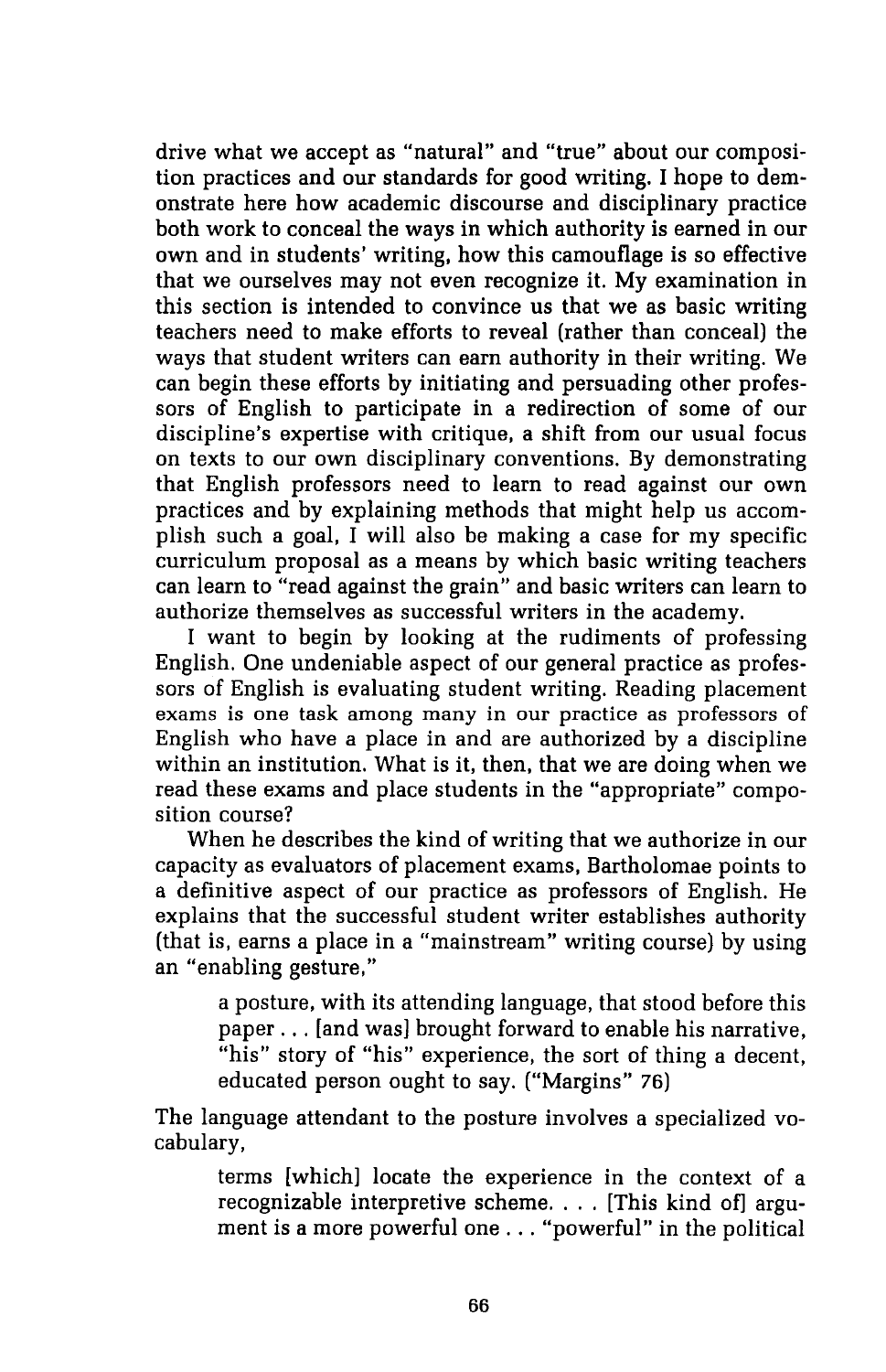sense since it is an argument that complicates a "naive" assumption *(it makes scholarly work possible, in other words).* ("Inventing" 152, emphasis added)

What this means, of course, is that successful writers make an essential gesture to English professors' authority by presenting arguments that enable scholarly work. We are trained to read these gestures as masterful (I use the term intentionally) because when we as professors (scholars) of English function as readers of placement exams, what we are doing-consciously or not-is authorizing an argument that makes our own work possible. How could we do otherwise? Denying place or authority to such an argument would take an "unnatural" act of hyperconsciousness, some may even say self-destruction, for we are seeing ourselves in what these writers do: their work is our work. Likewise, how could we do other than refuse to authorize or honor a commonplace argument, one that simplifies or that accepts "naive" assumptions? If the argument based on naive assumption were one with authority, scholarly work would become impossible or at least superfluous; accepting such an argument would deny us our own hard-earned places in the institutions that authorize us.

In other words, our places and authority within the university determine our vision. Yet, we are usually unaware of how that vision is circumscribed, taking instead its definitions and standards as given or universal. Stanley Fish describes his own colleagues

as actors within an institution [who] ... automatically fall heir to the institution's ways of making sense, its systems of intelligibility .... Such a person, when pressed, is likely to say, "but that's just the way it's done" or "but isn't it obvious" and so testify that the practice or meaning in question is community property as, in a sense, he is too. (320-21)

Always implicated in our own practice, we professors of English who grade placement exams are on the lookout for what we do, and when we find it we call our discovery "good writing." A constructed artifact "already embedded within the institutional structure that makes it possible," our notion of what constitutes good writing-that judgment which authorizes one student to move to a guaranteed place in the academy and sentences another to a restricted, temporary place pending further "development"is an entity which has "palpability and shape only because of the assumption of some other system of intelligibility, and [it is]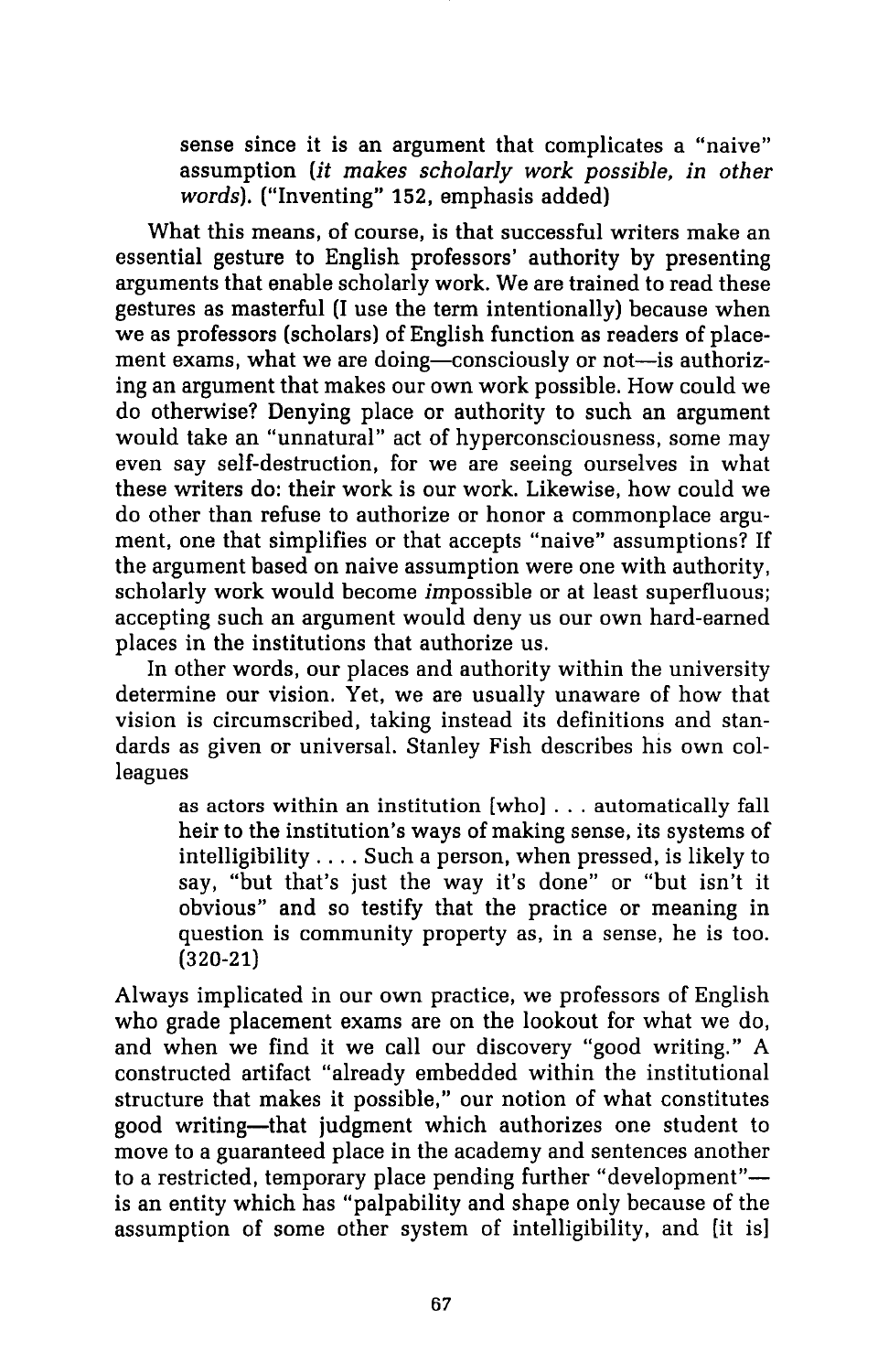therefore just as available to a deconstructive dissolution as are poems, assignments, and lists" (Fish 330-31).

Our systemic belief in the inadequacy of general or communal knowledge points to another important facet of what we as practitioners do within a discipline at a university: not only do we evaluate student writing, but also we do the research necessary to establish ourselves as authorities in our fields. That is, we push for our own specialized place which—when won—authorizes us because we and only we can claim to know it. As Edward Said describes this struggle:

the status of a discipline [is such that] its subject matter becomes a field or territory. Along with these goes a whole apparatus of techniques ... to protect the coherence, the territorial integrity  $\dots$  the social identity of the field... You have to pass through certain rules of accreditation, you must learn the rules ... speak the language ... master the idioms ... accept the authorities of the field. (7-8)

To earn-or at least maintain-a specialized place, writers at the academy must learn the techniques that protect the territory of their knowledge. The university, in other words, is a place of specialists, a place where the way to earn authority is to have so much specific knowledge as to be able to complicate any issue, to make general knowledge look like naive assumptions. Further, as practitioners at the university, we English professors develop a certain specialized style of vocabulary, idioms, gestures to authority in our writing. And, like the self-conscious, self-reflexive writing practices which we English professors develop, the writing we expect from a student requires her to

enter into a discourse ... [and] by stylistic maneuvers, to take possession of it at the same time. . . . The writer must learn that his authority is not established through his presence but through his ... ability ... to speak as a god-like source beyond the limitations of any particular social or historical moment, to speak by means of the wisdom of convention, through the oversounds of official or authoritative utterance, as the voice of logic or the voice of the community. (Bartholomae, "Inventing" 151,155)

The student, as well as any or all of us who are engaged in the practice of English studies, does this by "placing himself in the context of what has been said and what might be said"; by authorizing himself by who he is rather than by what he can say about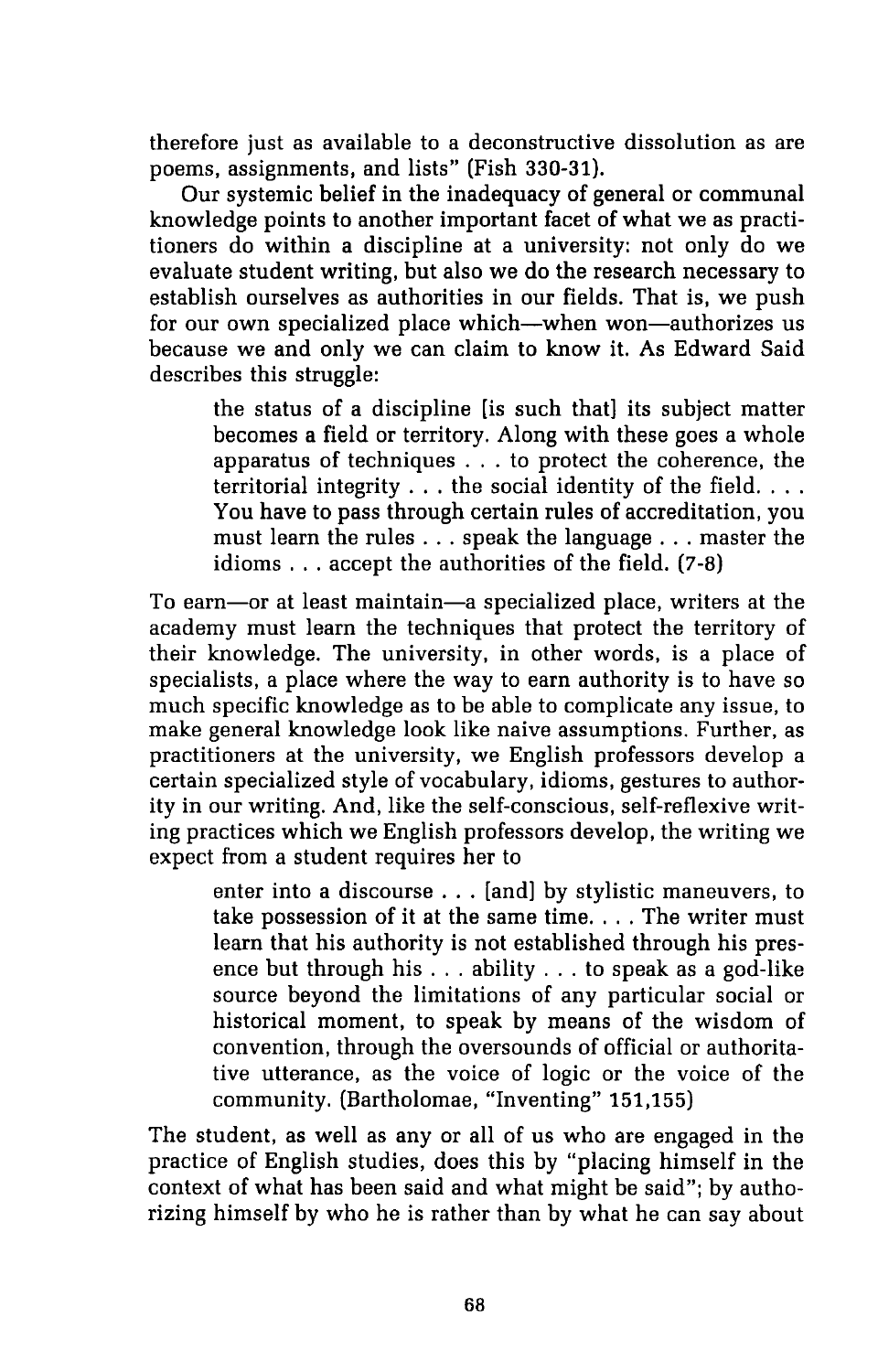his topic in the context of what is generally said" (i.e., the commonplace); and by using a more specialized vocabulary of terms "which locate the experience in the context of a recognizable scheme," a scheme "in which the text continually refers to its own language and the language of others" (Bartholomae, "Inventing" 152, 153). In other words, as scholars at a university, we authorize ourselves by commandeering the right to speak definitively to readers who demand highly specialized (that is, inaccessible to the uninitiated) complications of commonplace topics; we only authorize student writers who follow suit.

Overall, then, we could say that what we do when we practice English is protect our interests. When we map out a certain place as our specialty, our project, we are protecting our interests, as we are when we speak with "god-like authority" on our subject. Likewise when we evaluate student writing and grade placement exams, we are safeguarding our investments: it's in our own best interests to evaluate the argument that gestures to our own authority as "powerful" (in the political sense), or "good," or "college level material," or even "cognitively mature," and to label argument of the "naive" type as unacceptable. It's obvious, we might say, that the writer of the "sophisticated" sample has a demonstrated fluency with written language and deserves a place in the university while the writer of the "naive" essay, on the other hand, is not really "literate" and will not "feel comfortable" in the university or in the "regular" first-year composition course.

This is not to say that those of us who are seeing ourselves in the "sophisticated" writer's work and who are therefore reading that work as masterful are conspiring against people who do not do what we do. Chances are that we're not even conscious of what we are "seeing." Rather, I am arguing that we have a misrecognized penchant to honor arguments (writing) like our own. <sup>2</sup>My point here is not to chastise those who assign a "developmental" course to a writer who doesn't say what a "decent, educated person ought to say," not to condemn our practice but rather to try to recognize (rather than misrecognize) it for what it is. Neither is my point that-because we can deconstruct our own notions of what constitutes good writing-what we think is good writing isn't "really" good, nor that we should stop placing students in composition courses or quit evaluating them.

Rather I want to establish that English professors' evaluations of student writing are determined by their own discursive practices rather than by some transcendent or fixed quality of excellence. However, rarely-if ever-do we as basic writing instruc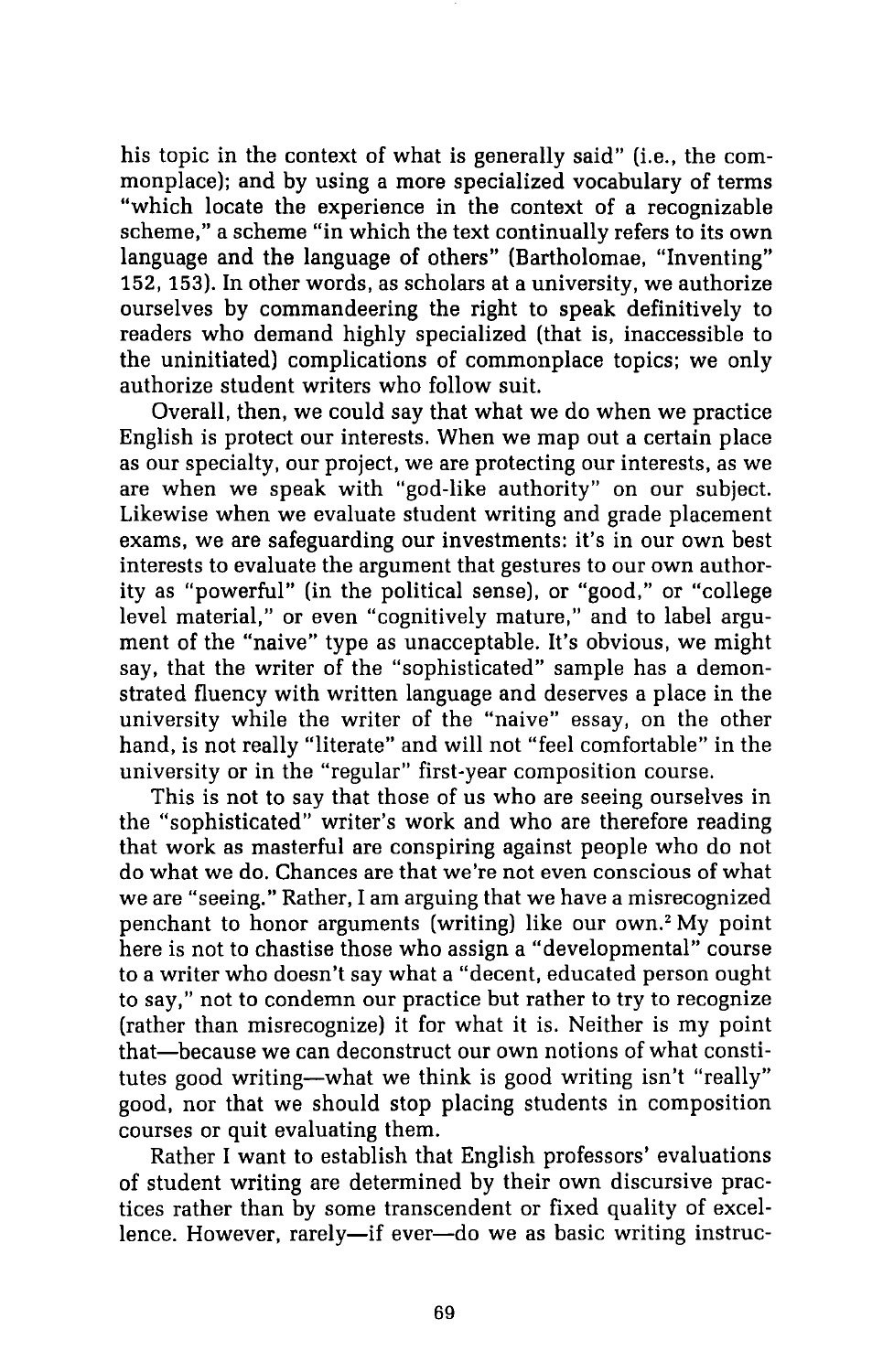tors tell students that the skills required to be a successful writer in a composition course are, in a sense, like those required to be an English professor. In fact:

Most teachers tell students (and themselves) that these skills are the *best* uses of language and mind-not the skills of a particular class in a particular productive system. This is mystification, and ... it works by suppressing the social and potentially political content of English. (Ohmann, 170)

The point I am arguing is that we will be better basic writing teachers if we demystify our own use of language, if we reveal this potentially political content of an English composition course. Such revelation is most essential to a basic writing course. Given the unlikelihood (impossibility, some say) that, in our capacity as basic writing instructors and professors of English, we will be willing or able to step *outside* of our own system of intelligibility, we need at least to find some means to step *to the side* of it, to recognize what our practice is and how our system of intelligibility works. It's the mystification of our practice, I think, that delimits basic writers and keeps them in a dependent relationship to the English professor and the institution. Thus, we basic writing instructors-indeed all writing instructors-need to become more aware of what we do in all our capacities as professors of English so that we can make explicit to basic writers (or any other writers for that matter) what it is that we are on the lookout for when we evaluate student writing.

Oddly enough, this task has yet to be accomplished. Though Richard Ohmann's analysis is fifteen years old (and-one could convincingly argue-composition studies have undergone substantial revision since his review), his appraisal of the rhetoric textbooks and pedagogies intended to define and enable "good writing" still stands: "the failure is in their inability to translate what English instructors know and practice ... into good sense about Freshman English" (139). Ohmann pinpoints the failure even more specifically: "really the textbooks are about tidying up and transcribing thought, not thinking" (136).

## IV: *Facts* Revisited: The Critical Gesture

Ohmann's criticism and its emphasis on "thinking" brings me to the final rudiment of our practice as professors of English that I'd like to consider, namely "critique." I devote this last section to a discussion of that aspect of our practice, for it is specifically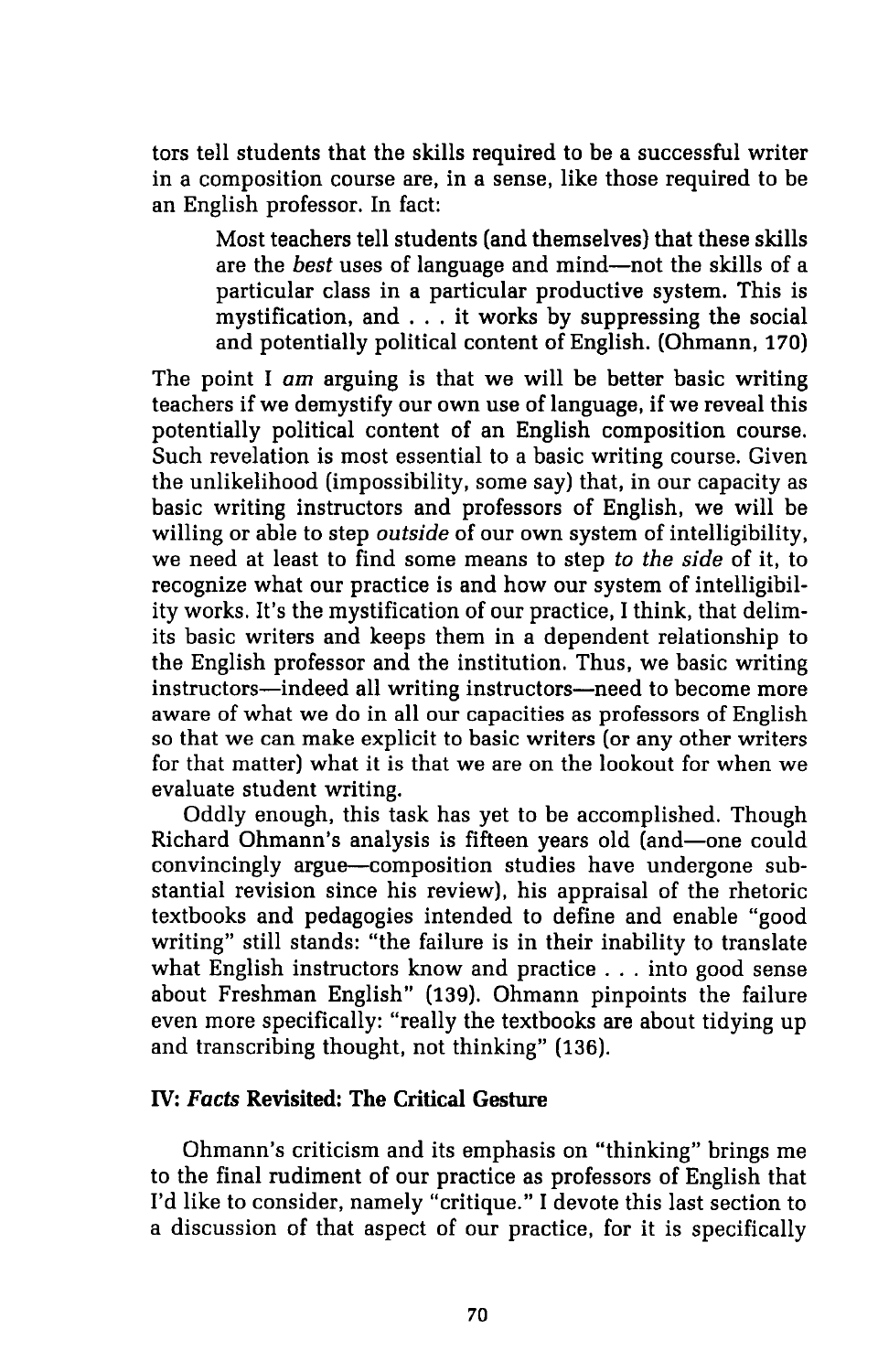with respect to this crucial element of what we recognize as authoritative writing that Facts shortchanges students. I'm convinced that without the opportunity to witness, participate in, and evaluate this and other aspects of our discursive practice, basic writing students cannot realize Facts' promise that they will "actively seek out the margins and aggressively poise themselves in a hesitant and tenuous relationship to the language and methods of the university."

What is it that we do when we "critique"? Our practice as professors of English requires us to set ourselves against the bias and ideology of other critics, other disciplines, other practitioners, even our own conventions. We set out a space for ourselves by identifying the assumptions of an interpretive community and then aligning ourselves with and/or setting ourselves against these assumptions. And-as we have seen in the way that other aspects of our practice determine what we consider authoritative when we place and evaluate students-because critique is an aspect of our own work, we also expect to see it in "good" student writing.

Thus, a further demand we are making on students who want to earn a place for themselves in the university is that they know how to think, how to make the "critical gesture." This gesture to our expertise with critique, the demonstration of what we call "critical thinking skills," is perhaps the surest way for a student to earn authorization from us. Because it is also a gesture that pushes against the commonplace language use that would render a student no different from everyone else, this critical gesture necessitates an understanding of not just our specialized vocabulary and schemes, but also the practices of our discipline: one cannot critique that which she or he does not understand or of which she or he is unaware. The operative question then is how can a student writer become aware of our practice?

In his explanation of how one comes to understand the terms and practices of any interpretive community, Stanley Fish reminds us that

in order to grasp the meaning of an[y] individual term, you must already have grasped the general activity ... in relation to which it could be thought meaningful; a system of intelligibility cannot be reduced to a list of the things it renders intelligible. . . . Communication occurs only within such a system (or context, or situation or interpretive community) and ... the understanding achieved by two or more persons is specific to that system and determinate only within its confines. (304)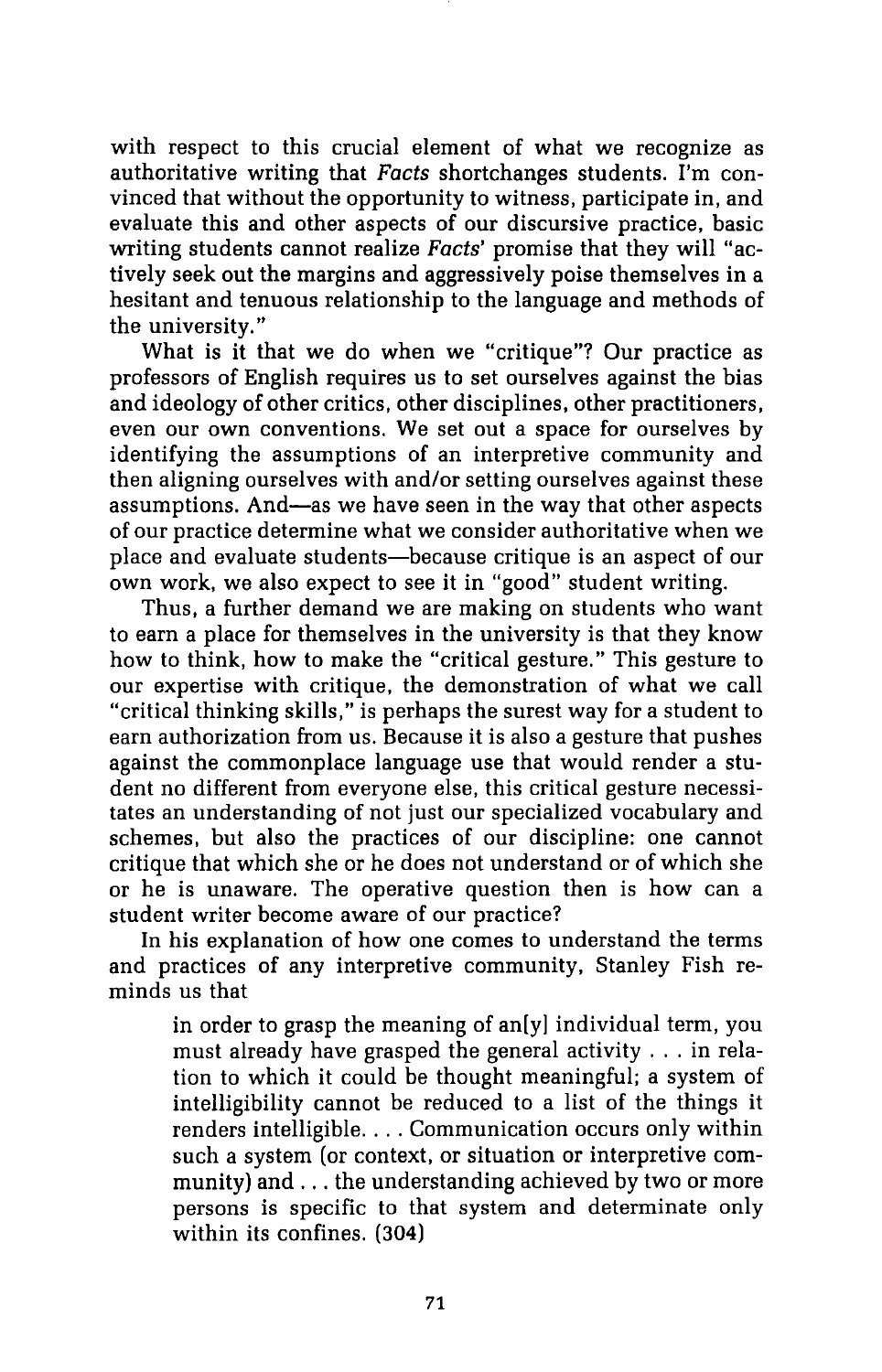In other words, students cannot write (communicate) authoritatively within the university system simply by memorizing a list of things that the system considers authoritative; they must comprehend the activity, the practices, of the system.

So, even if they were equipped with explicit instructions elucidating how to reproduce the gestures that English professors recognize as "good" (that is, as imitations of their own), basic writing students would not be able to do much more than imitate our discourse without comprehending our discursive practice; they would not be able to recognize its purposes nor its potential for critique, for transforming reality, for creating place and authority. Yet, understanding academic discourse's potential for transforming reality is crucial to students becoming the agents of their own movement from the center of a disabling system to its margins, to becoming autonomous beings for themselves who can speak with authority. Freire maintains that imitative activity does minimal or no good for the student, for

linguistic contexts ... when mechanically memorized and repeated, are deprived of their authentic dimension as thought language in dynamic interplay with reality. Thus impoverished, they are not authentic expressions of the world. (161)

Imitation does not enable writers to work against convention, to situate themselves on the margins of the practice and protocol of a discipline.

The *Facts* curriculum does involve students in the practice of creating a discipline by engaging them in semester-long projects in which they examine the topics of "work" or "adolescence"; it does empower students by problematizing their existential situations with respect to work or growing up. However, and despite the fact that such topics are accessible to students, a curriculum that enables the creation of disciplines on those particular topics does not provide the authentic context for students to learn about power in discourse. Within the discipline wherein the students are being evaluated, the course does not reveal what their evaluators do to earn authority in the institution and therefore what they have been trained to consider authoritative when they evaluate students' discourse.

The existential situation for students in basic writing courses is that the authority respected within academic discourse is often of a type they don't recognize; in fact, academic authority requires students to set themselves against "convention," against the com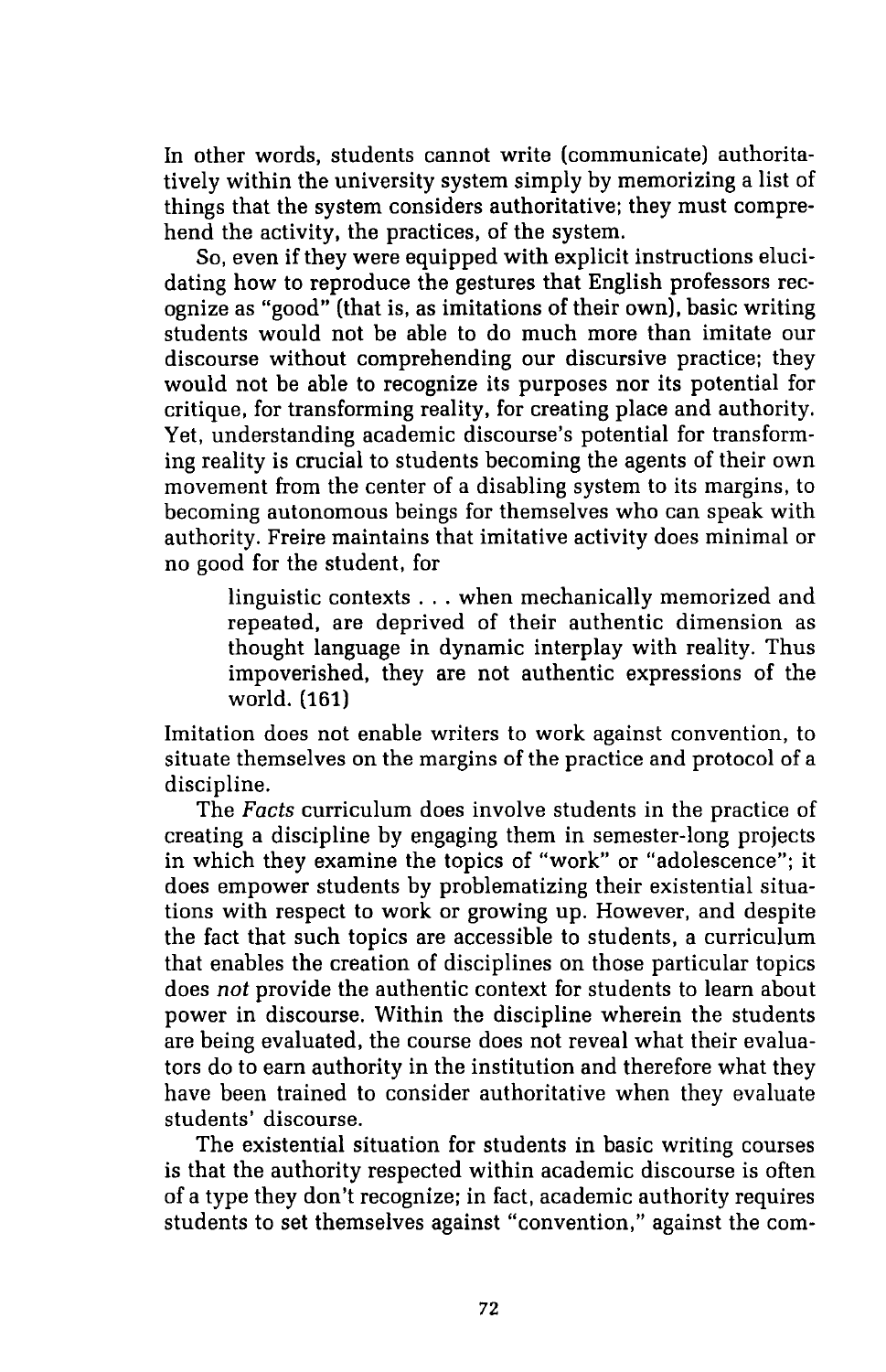monplace authority that basic writers do recognize. Furthermore, the power structure within the university system often excludes basic writers, placing them on the outskirts (outside of, on the "margins") of the system in remedial, "no-credit" composition courses. At the same time, these exclusionary practices of the system conceal the fact that authorized writers are those who voluntarily travel those same outskirts, those who expropriate autonomy and authenticity by challenging the conventional language and practices of the university. Problematizing *this* existential situation is what will empower basic writers to make the critical gesture essential to academic discourse.

It seems clear, then, that unless students are presented with the authentic context within which the practice of composition studies is revealed and open for critique, they will not be empowered to learn "that successful readers and writers actively seek out the margins and aggressively poise themselves in a hesitant and tenuous relationship to the language and methods of the university." The *Facts* curriculum can reveal to students how academic disciplines are created, how to complicate the commonplace and thereby make scholarly work possible, how to create the specialized language associated with and recognized as authoritative by a discipline; in short, *Facts* shows students how to mark off the territory necessary to creating a discipline, to inventing the university.

However, because it does not reveal for them the authentic context of their situation at the university, those conditions under which they have been delimited by the language and methods of the university, the *Facts* curriculum does not empower students to critique those conditions. Yet, this critical gesture is essential to students' learning to write with authority:

The movement toward a more specialized discourse begins ... when a student can define a position of privilege, a position that sets him against a "common" discourse and when he or she can work self-consciously, critically, against not only the "common code" but his or her own. (Bartholomae, "Inventing" 156)

As a way to provide the authentic context of composition studies, I have proposed a revision of the *Facts* curriculum. Rather than on the subjects of "adolescence" or "work," my revision focuses on discourse and language use as its topic. Because that subject would help provide more explicit disclosure of what we do when we profess English, I believe it will facilitate students'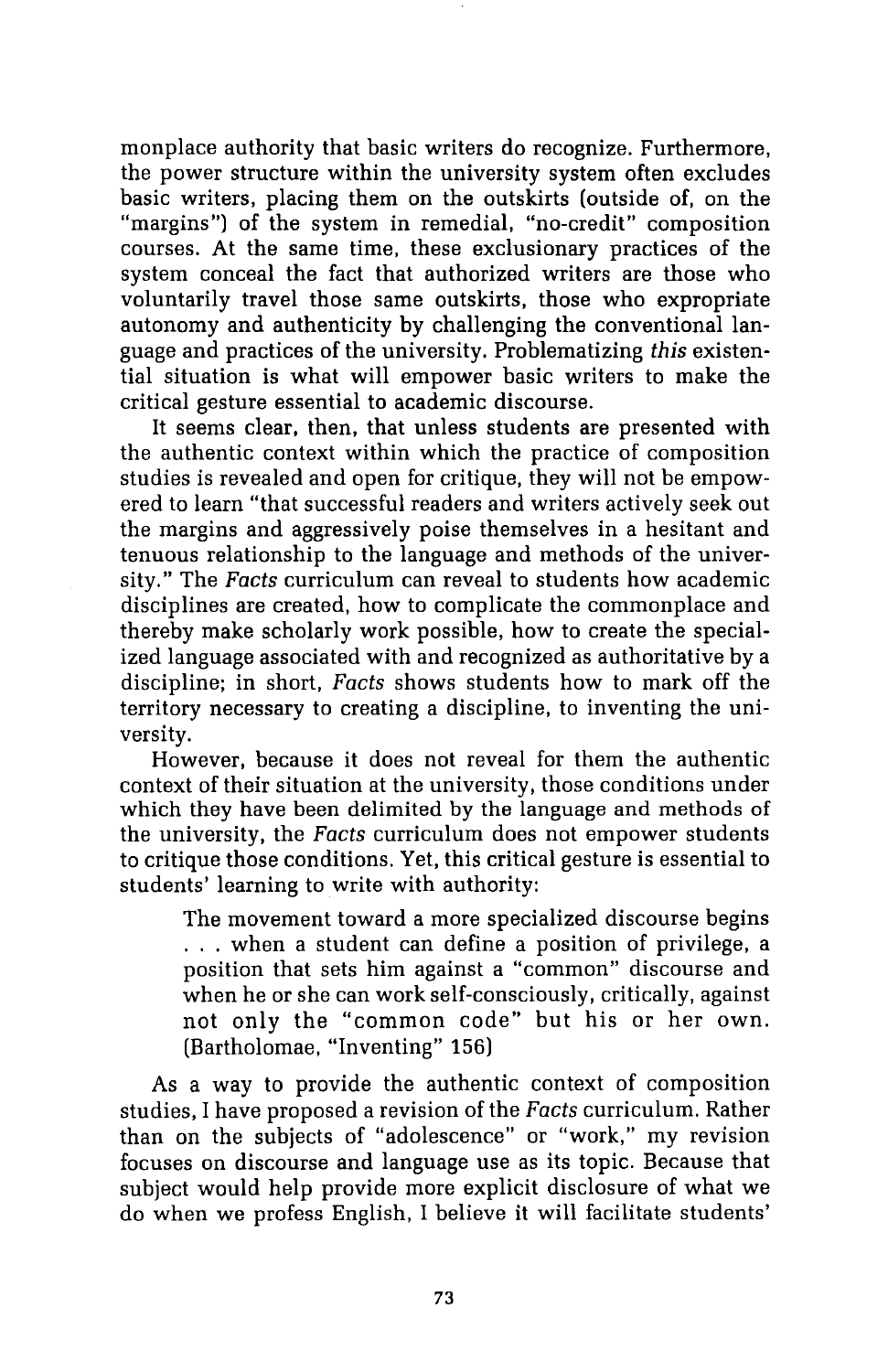recognition of how to appropriate authority in composition courses as well as in other sites of academic discourse. Furthermore, because my proposed academic project would include students in (or at least reveal to them) the process by which placement exam essays are evaluated, they will be engaging in our practice as composition instructors. Therein, I believe, lies the strength of the curriculum.

However, and as I mentioned at the outset, more work needs to be done to discover if in fact this revision makes good its claims. I have begun that project myself.<sup>3</sup> I hope to hear about others' successes or lessons with revisions to current basic writing pedagogy theory or practice. Whatever the strengths or weaknesses of the particular revision I propose here, however, it seems essential that we all hold open-to investigation our ideas of what goals and needs should drive a basic writing curriculum. Especially as we approach the 21st century and its potential (if the projections hold true) for students of even more diverse economic, cultural, and educational backgrounds than those we already know, that curriculum becomes increasingly crucial to the retention and academic success of basic writing students. We only maintain the status quo, perpetuate mysticism, when we refuse or neglect to consider the questions of how basic writers can locate and authorize themselves in the university, a status quo that denies those students entry altogether or that allows them only temporary place with little or no authority. The sort of pedagogy that I propose provides a way not only for our students to know and locate their places but also for basic writing instructors to do the same, for us to step to the side of our own practice and keep a watchful eye on our often unconscious or inadvertent choices about where to locate ourselves and, by implication, our students.

#### **Notes**

1 1 gratefully acknowledge David Bartholomae, Tilly Warnock, and Duane Roen for their support and assistance in reviewing and commenting on various versions of this paper.

2 For this term "misrecognition," especially as it relates to "gesturing," I am indebted to Bill Epstein's definition ("gesture...a way of sanctioning critical activity under the cover of some other activity") and to his explanation: "because gesturing attempts to transfer authority. . .from a human body. . .to a reified sign... seemingly stabilized within an autonomous, disciplinary matrix,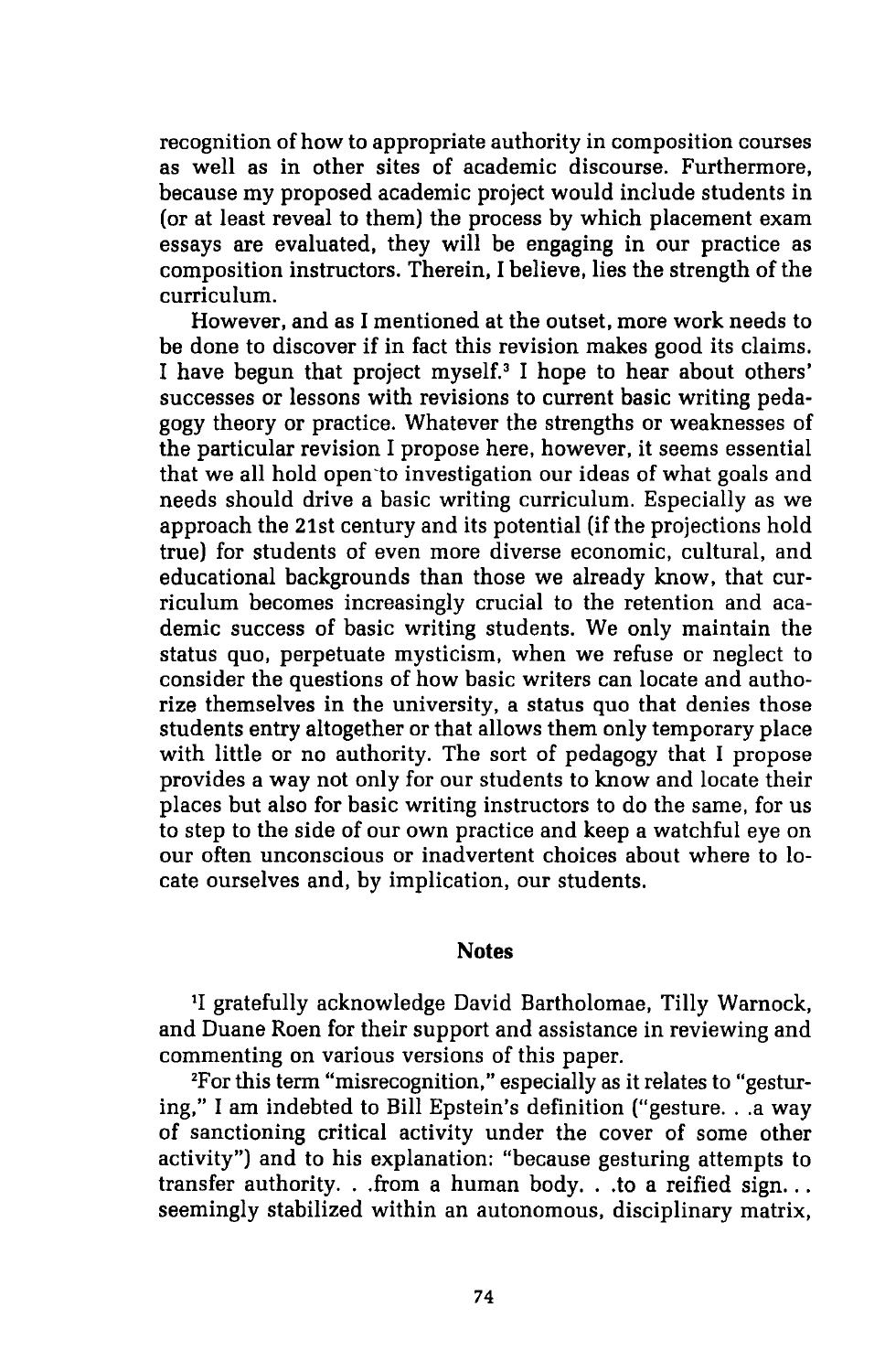it is also a way of *misrecognizing* the participation of individual critics in the community of professional practice. If practice is, as Pierre Bourdieu has suggested, a contingent temporal activity poised on the margin between discursive and nondiscursive behavior that can only be 'misrecognized,' then gesturing is one of the characteristic forms of this behavior—'a truth whose sole meaning and function are to deny a truth known and recognized by all, a lie which would deceive no one, were not everyone determined to deceive *himself[or* herself]."' (Epstein 64-65)

3 During the Spring and Fall semesters of 1992, I experimented with this curriculum, especially the unit on training the basic writers to be graders of the Freshmen Placement Exam. Based on my own initial responses, as well as those of the students in the pilot sections and other instructors who observed, my theory holds up in practice. But, of course, these initial responses constitute another paper, evidence that needs demonstration before it can be persuasive.

#### **Works Cited**

- Bartholomae, David. "Inventing the University." *When a Writer Can't Write: Studies in Writer's Block and Other Composing Process Problems.* Ed. Mike Rose. New York: Guilford, 1985. 134-65. (Abridgement rptd. in *Journal of Basic Writing* 3.1 (Spring 1986): 4-23.
- ---."A Reply to Stephen North." *Pre/Text* 11(1990):121-30.
- ---. "Writing on the Margins: The Concept of Literacy in Higher Education." *A Sourcebook for Basic Writing Teachers,* Ed. Theresa Enos. New York: Random, 1987. 66-83.
- Bartholomae, David and Anthony R. Petrosky. "Facts, Artifacts, and Counterfacts: A Basic Reading and Writing Course for the College Curriculum." Rptd. in *A Sourcebook for Basic Writing Teachers.* Ed. Theresa Enos. New York: Random, 1987. 275- 306.
- Elbow, Peter. "Reflections on Academic Discourse: How It Relates to Freshmen and Colleagues." *College English* 53 (1991): 135- 55.
- Epstein, William H. "Counter-Intelligence: Cold-War Criticism and Eighteenth-Century Studies." *English Literary History* 57 (1990): 63-99.
- Fish, Stanley. *Is There a Text in This Class? The Authority of Interpretive Communities.* Cambridge, MA: Harvard UP, 1980.